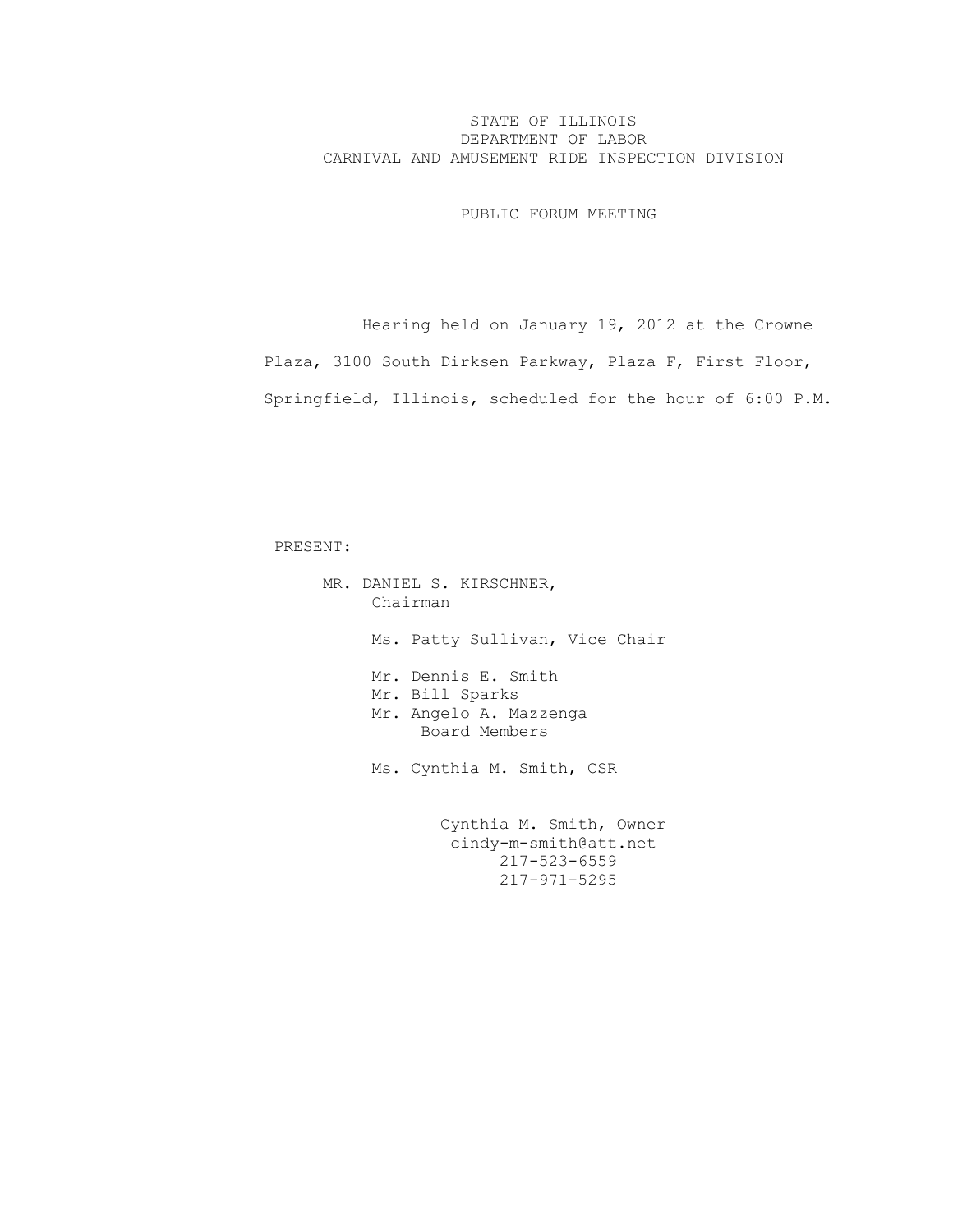```
 2 MS. KATHERINE ANTHONY
                   Chief Legal Counsel
       3 Illinois Department of Labor
                  Michael A. Bilandic Building
       4 160 North LaSalle Street, Suite C-1300
                   Chicago, Illinois 60601
       5
                       Appeared on behalf of the Department of Labor.
       6
       7
       8
       9
      10
      11
      12
      13
      14 ALSO PRESENT:
      15 Mr. Doug Rathbun, Manager
                  Ms. Sara Meek, Legislative Director
      16 Ms. Margaret Royer, Inspector
Mr. Chuck Drager, Inspector
17 Mr. Matt Rohman, Inspector
                  Mr. Bill Szerletich, Inspector
     18 Mr. Brian Brown, Inspector
      19
      20
      21
      22
      23
      24
```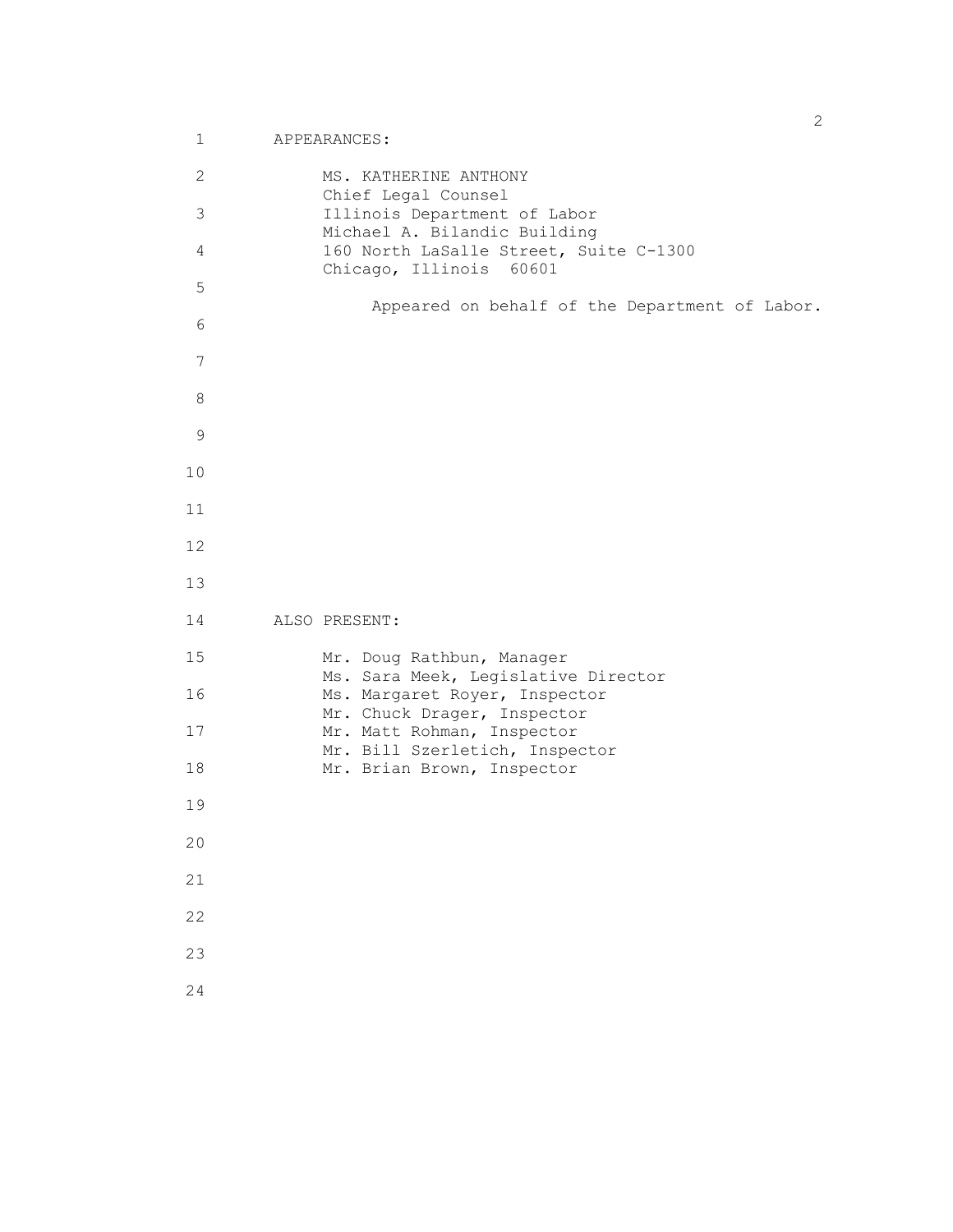1 MS. ANTHONY: So I think that we will go ahead and 2 get started everybody.

 3 This is the Carnival and Amusement Ride Safety Board 4 Meeting. Obviously one of which the public is welcome to 5 attend and participate in.

 6 The first thing that I would like for us to do is for 7 the board sitting before you to introduce themselves. 8 Since I don't know everybody necessarily that well, I will 9 let them introduce themselves. And I will start with who 10 I am.

11 I am Katherine Anthony, General Counsel for the 12 Illinois Department of Labor. I'm sitting here at 13 Director Joseph Costigan's stead. He could not be here 14 today. But my understanding is that he will be here 15 tomorrow.

 16 And, without further ado, let's, I suppose, start 17 over here on the left with the board members and proceed 18 to introduce yourself.

19 MR. SPARKS: Bill Sparks.

20 MR. SMITH: Dennis Smith.

21 MS. SULLIVAN: Patty Sullivan.

22 MR. KIRSCHNER: Dan Kirschner.

23 MR. MAZZENGA: Angelo Mazzenga.

24 MS. ANTHONY: Very good.

 $\sim$  3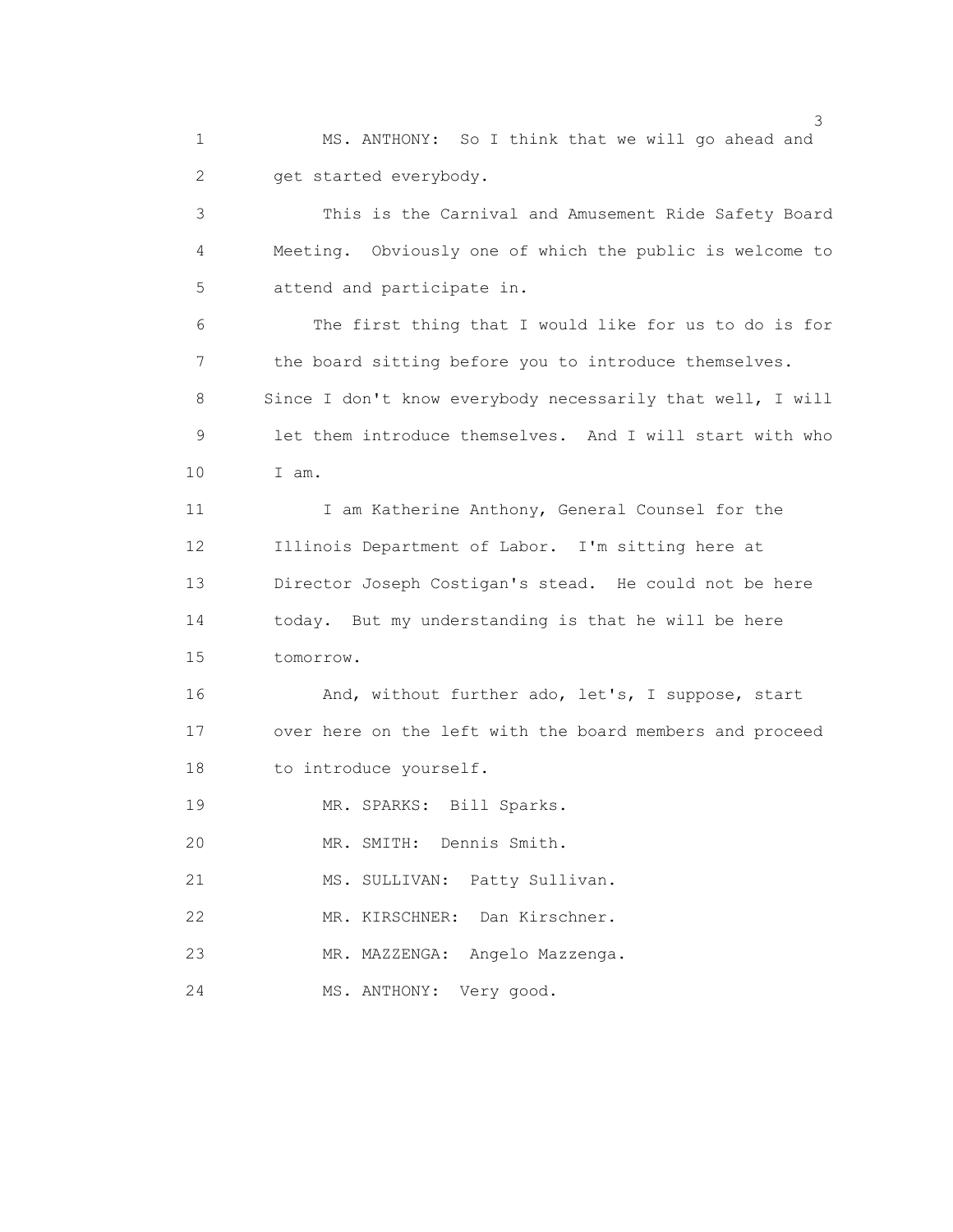1 And, without further ado, I will entertain 2 nominations for chairman of this board. 3 MS. SULLIVAN: I would like to nominate Dan. 4 MR. KIRSCHNER: Okay. 5 MS. ANTHONY: All right. 6 MR. KIRSCHNER: And I will accept the nomination. I 7 appreciate that. 8 MS. ANTHONY: Are there any objections? 9 MR. SPARKS: No. 10 MS. ANTHONY: Then, Dan, congratulations. You are 11 chairman of the board. And my job here is done. I'm 12 still sitting as a board member, but I'm going to turn it 13 over to our esteemed new chair. 14 MR. KIRSCHNER: One of the first things that I would 15 like to do as chair is to act on something that we haven't 16 done in the past which is to expand the officership of 17 that board. The statute provides for the board to create 18 other officer positions. I think it would be helpful in 19 terms of going forward if we have a vice chair to this 20 board. To that end, I would like to nominate Patty 21 Sullivan as vice chair. 22 MS. SULLIVAN: Oh. 23 MR. KIRSCHNER: I think her work on this board has 24 been phenomenonal over the years and I think that she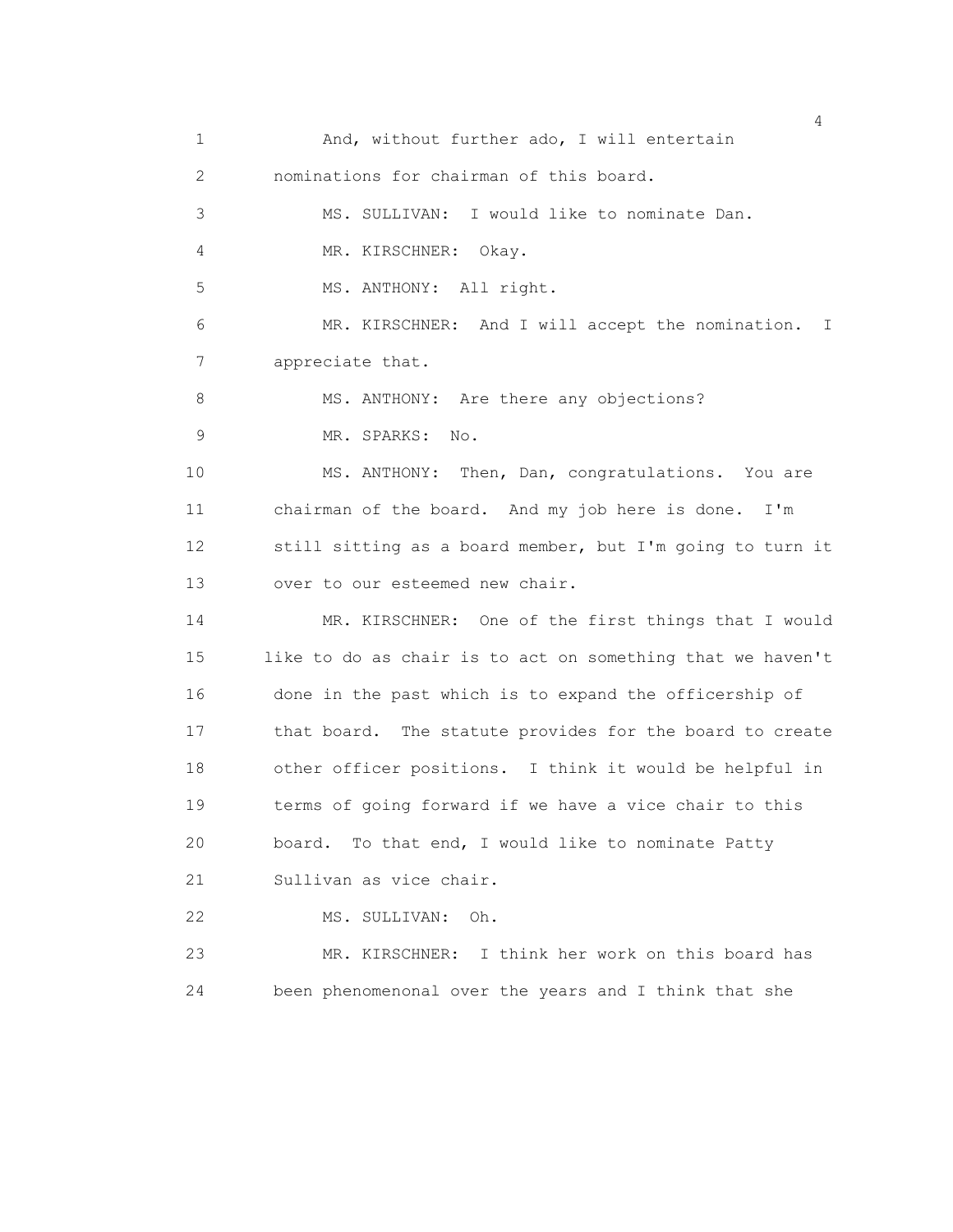1 would be excellent.

 2 MS. SULLIVAN: And I would be happy to serve in that 3 capacity.

4 MR. KIRSCHNER: Any nays?

5 (No response.)

 6 MR. KIRSCHNER: By absence of any nays, we assume 7 everyone is an aye.

8 Welcome to the board.

9 MS. SULLIVAN: Thank you.

 10 MR. KIRSCHNER: The next order of business with 11 respect to the board meeting for tomorrow morning is that 12 I would like to go through the agenda so everyone is aware 13 of what is on the agenda and up for discussion tomorrow. 14 We do have the minutes that will be addressed

15 tomorrow.

 16 There will be any old business that the board wishes 17 to discuss and bring up.

18 The report of the division manager, Doug Rathbun. 19 Amongst those are Planned Outreach Activities, the Spring 20 Press Release, Training, Non-Destructive Test Update, Year 21 End Statistics, the WOW Balls Update, the Haunted House 22 Update, Division Activities, 2011 Accident Report and 23 the 2011 Safety Bulletins.

24 And, in addition, any new business including Section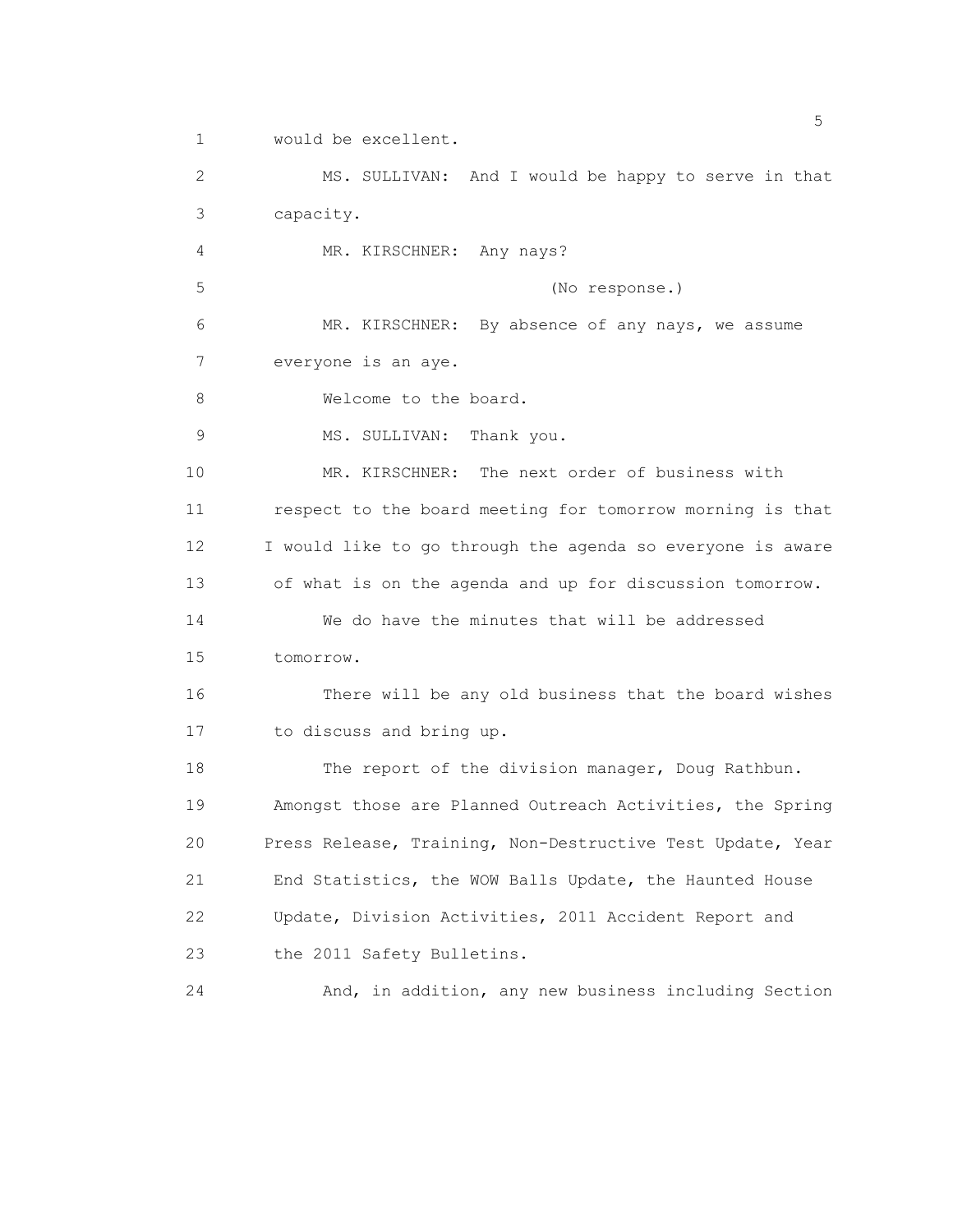1 6000.120(b) of the Administrative Rules. Request from 2 owner to allow attendant to operate more than one 3 attraction (inflatable) at a time. 4 There will be an opportunity for board discussion 5 and other business as well as a scheduling of our 6 summer board meeting. 7 That is the agenda for tomorrow morning's meeting. 8 Moving along, the operational update. 9 MS. ANTHONY: I'm sorry, but in my limited duties, 10 I managed to omit something that I think would be really, 11 really helpful here which is for the Department of Labor 12 staff who are here to introduce themselves. 13 MR. KIRSCHNER: That would be terrific. 14 MS. ANTHONY: Beginning with Doug Rathbun who can 15 take it from here in introducing the rest of the staff who 16 is here. 17 MR. RATHBUN: My name is Doug Rathbun. I know most 18 of ya. 19 This is Sara Meek. Bill Szerletich. Margaret Royer, 20 Chuck Drager and Brian Brown. And Matt -- I'm sorry, 21 Matt. And Matt Roman. That's what you get for hiding in 22 the back in the corner. 23 MR. KIRSCHNER: Thank you very much. 24 The next item on the agenda for this evening is the

 $\sim$  6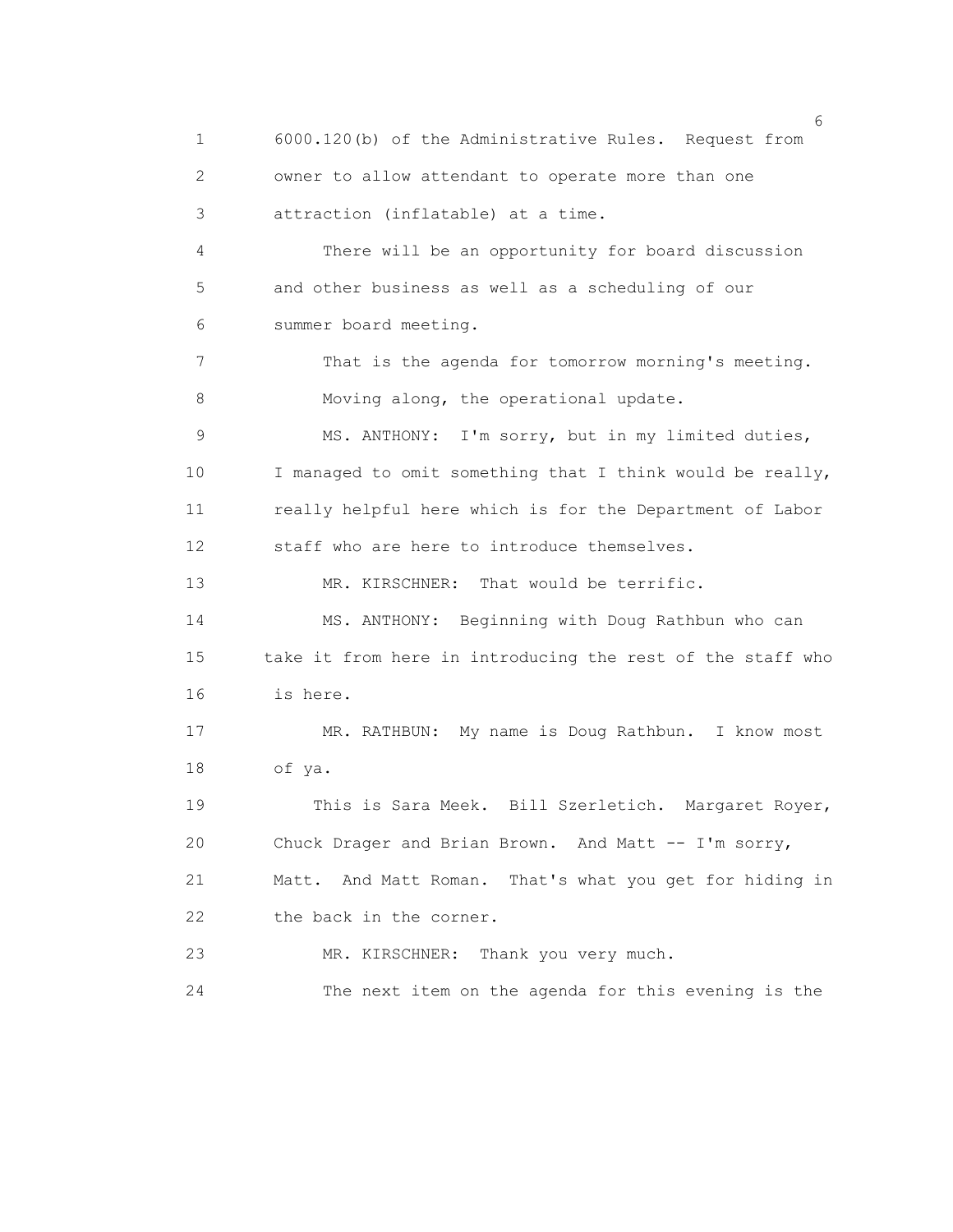1 operational update. Doug.

 2 MR. RATHBUN: The operational update. I've got piles 3 of -- various piles of paper. So I don't want to miss 4 anything as I'm going through this.

 5 So let's start with the None-Destructive Testing. 6 There was a bulletin out from Borvig that changed their 7 NDT requirements. I don't -- I haven't seen any ski lift 8 operators here, but that one came down. We have already 9 discussed that with the appropriate people.

10 And then the Sea Dragon from Chance had a mast -- a 11 mast requirement. One of the masts snapped off. It's got 12 an annual NDT requirement where the NDT had -- where the 13 two pieces weld together. There had -- had been a 14 previous one on the base of that. Unless they remove it. 15 That's the option.

 16 So now we will go into the accident report. This 17 year we had a total of nine accidents. And, as many of 18 you know, we had one fatality.

19 And we had an -- a Go-Kart -- two Go-Kart incidents. 20 Those were deemed patron error.

 21 We had a stair tread that separated from a riser and 22 a girl fell and bruised her bottom. And we consider that 23 a mechanical failure. There was -- it was not attached. 24 And she basically slid in between it.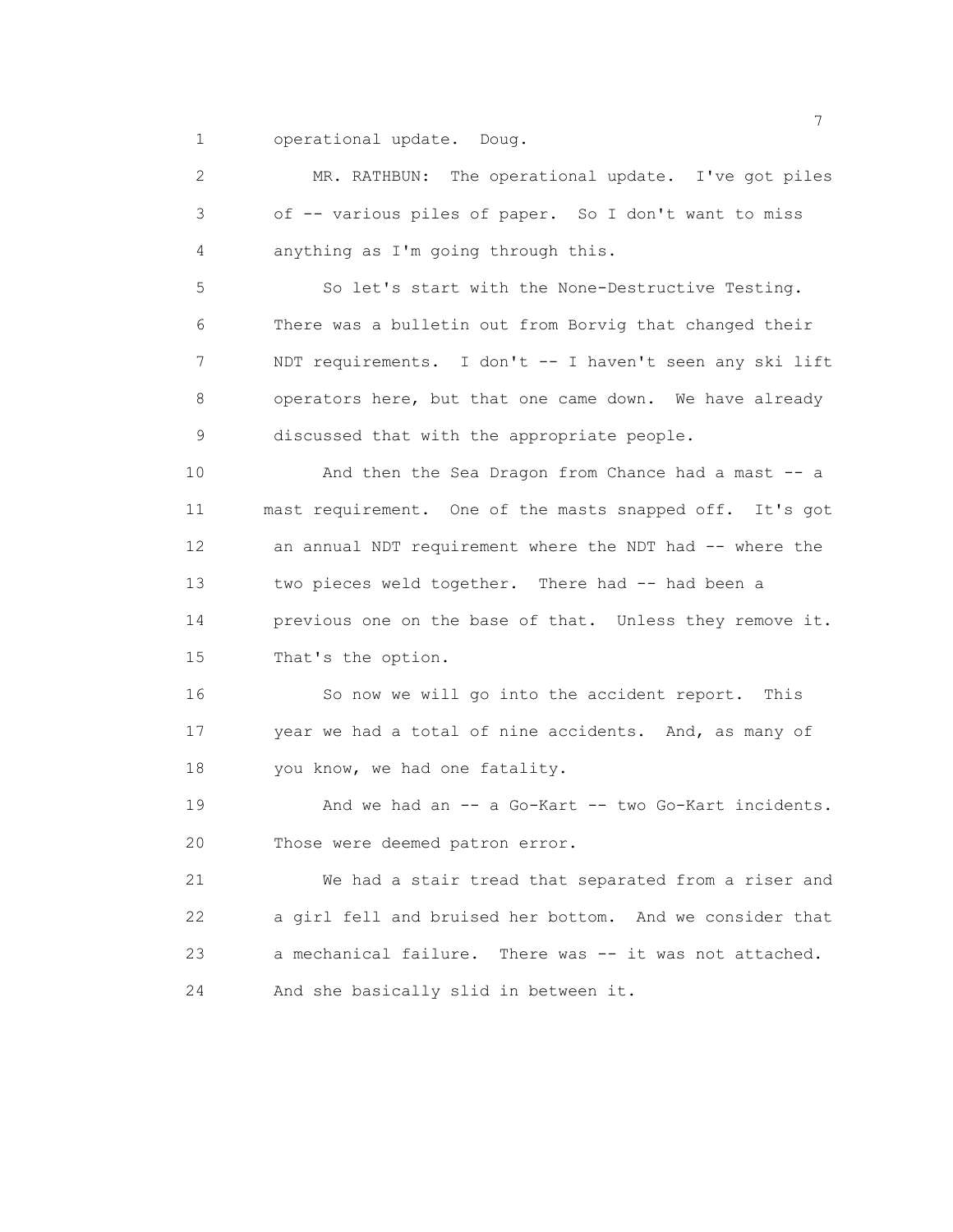8 1 We had a child slip and fall going up the stairs. 2 We had a person injured when they entered from 3 outside of the fence where they shouldn't have. 4 We had a person who was injured when he fell over a 5 control bar while waiting to ride. 6 And then we had another one where it was in a 7 teacup-type ride where the mother and daughter had gotten 8 tangled and the child ended up with a broken leg. 9 So are there any questions regarding that? 10 (No response.) 11 MR. RATHBUN: Okay. Regarding our Year End 12 Statistics, we performed 3,780 inspections this year. 13 There were 2,576 initial inspections. There were five 14 stop orders issued. There were 1,085 follow-up 15 inspections. And -- and that's it. 16 All in all, that was pretty much in keeping with 17 previous years. Obviously, with the addition of Brian -- 18 Brian was training a lot this year down south working a 19 lot with Bill. So the inspections may go up a little bit 20 next year because Brian will be 100 percent by himself. 21 So for those of you in Brian's area, be nice to him and 22 help him where you can. 23 Safety bulletins. There were quite a few safety 24 bulletins this year. I think it was 16 or 17. About half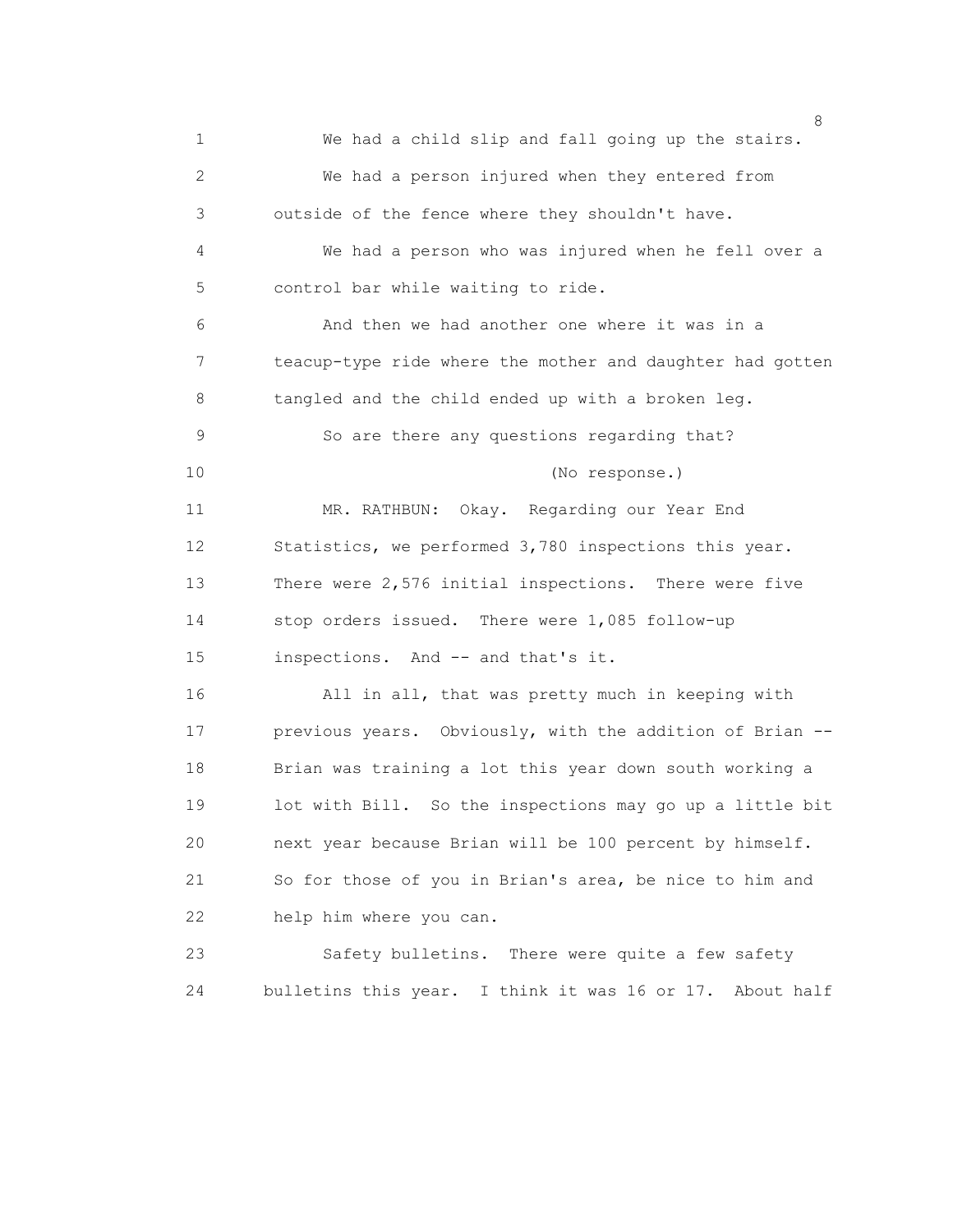en de la construction de la construction de la construction de la construction de la construction de la constr<br>1990 : la construction de la construction de la construction de la construction de la construction de la const 1 of 'em were related to ski lifts. So I'm not going to go 2 into that. Like I said, we've talked to the ski lift 3 people and we have stayed in close communication with 4 them. And they are aware with regard to those bulletins. 5 I thought that they had been posted to our web site 6 already, these bulletins. But they hadn't. So I sent 7 down an e-mail this morning telling them to make sure that 8 they got 'em posted so everybody will have access to 'em. 9 I will go through them briefly. If you own one of 10 these rides and haven't got a bulletin, by all means, come 11 up to me after the meeting and I will get you a copy of 12 the bulletin or I will certainly get you one by tomorrow. 13 But I think that you are aware of them if you have got 14 these specific rides. 15 There is one on the Chance Gondola Wheel. 16 There is one on the Chance Revolution. I don't even 17 think there is one in the state. So that's kind of a -- 18 And then the Sea Dragon. The Sea Dragon again 19 relates to the mast snapping off and injuring a patron. 20 And that's why the NDT is required on it. 21 Chance's Falling Star. I don't believe that there 22 is one in the state.

 23 Carabiners -- Photon Climbing Carabiners. These go 24 with your rock walls. So the inspectors know to look for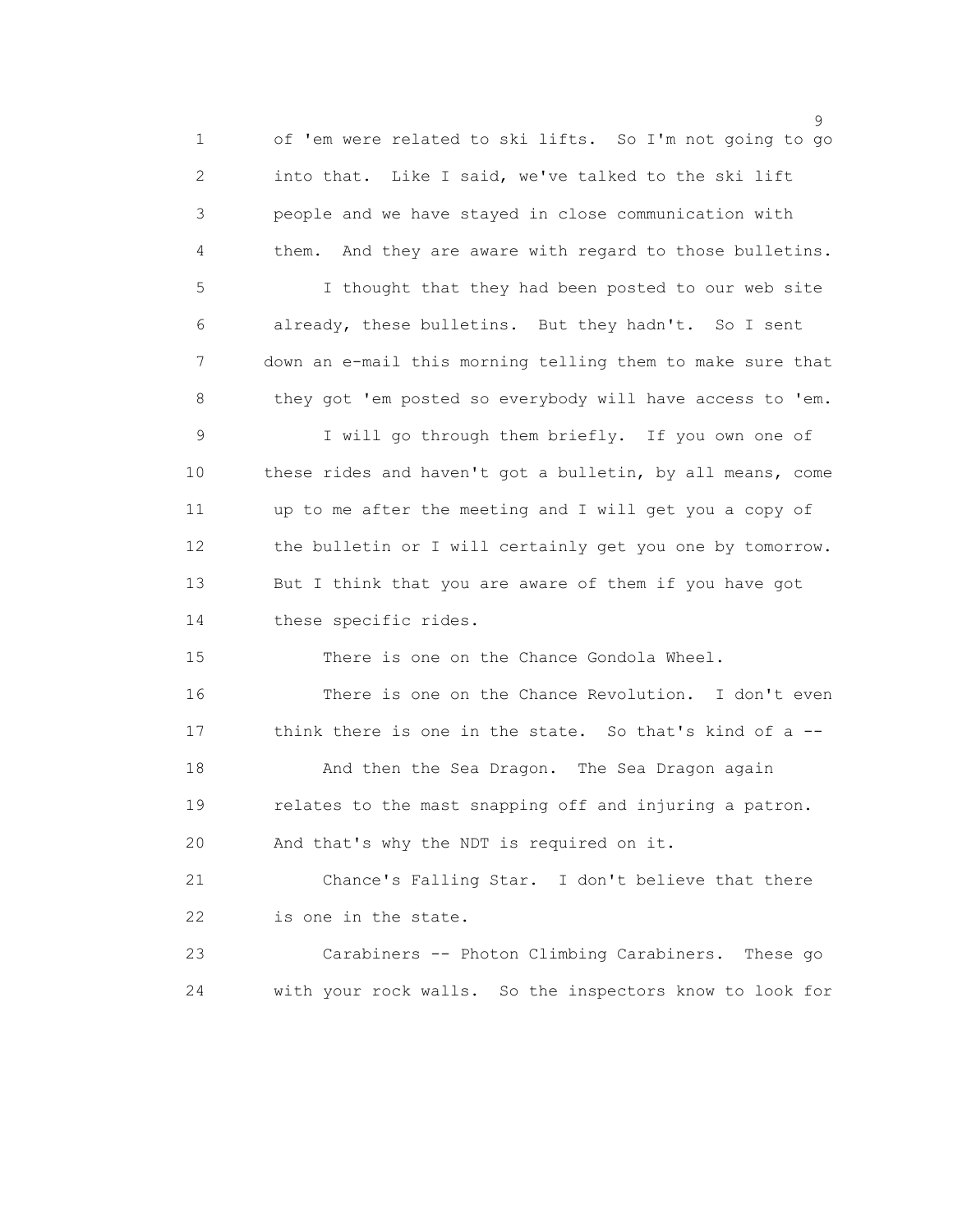1 that brand of -- of Carabiner. And if they are on the 2 rock wall, take 'em off and be done with it.

 3 The big one of those that was big news this year was 4 the Consumer Products Safety Commission, the safety 5 warning they put out about the Walk on Water Balls. And 6 basically they recommended that they not be used. The 7 State of Illinois adopted that. And maybe we can get into 8 it tomorrow more or if there is any more questions 9 tonight, I will entertain them. 10 MS. SULLIVAN: (Indicates.) 11 MR. RATHBUN: Do you have a question, Patty? 12 MS. SULLIVAN: No. I have a comment. 13 I think that we will definitely be getting into that 14 tomorrow because I really am not in favor of us just 15 outlawing the WOW Ball, all of them. Because we have 16 procedures that all operators are supposed to follow. And 17 if they have training and if they have operational 18 procedures -- and especially after the -- the nice 19 demonstration that we got as a board, what, a year and a 20 half ago or so? 21 MR. RATHBUN: Right. 22 MS. SULLIVAN: I think -- I think that we should do 23 it on a case-by-case basis. If they are following all of

24 the rules and we feel like they've got a good operation, I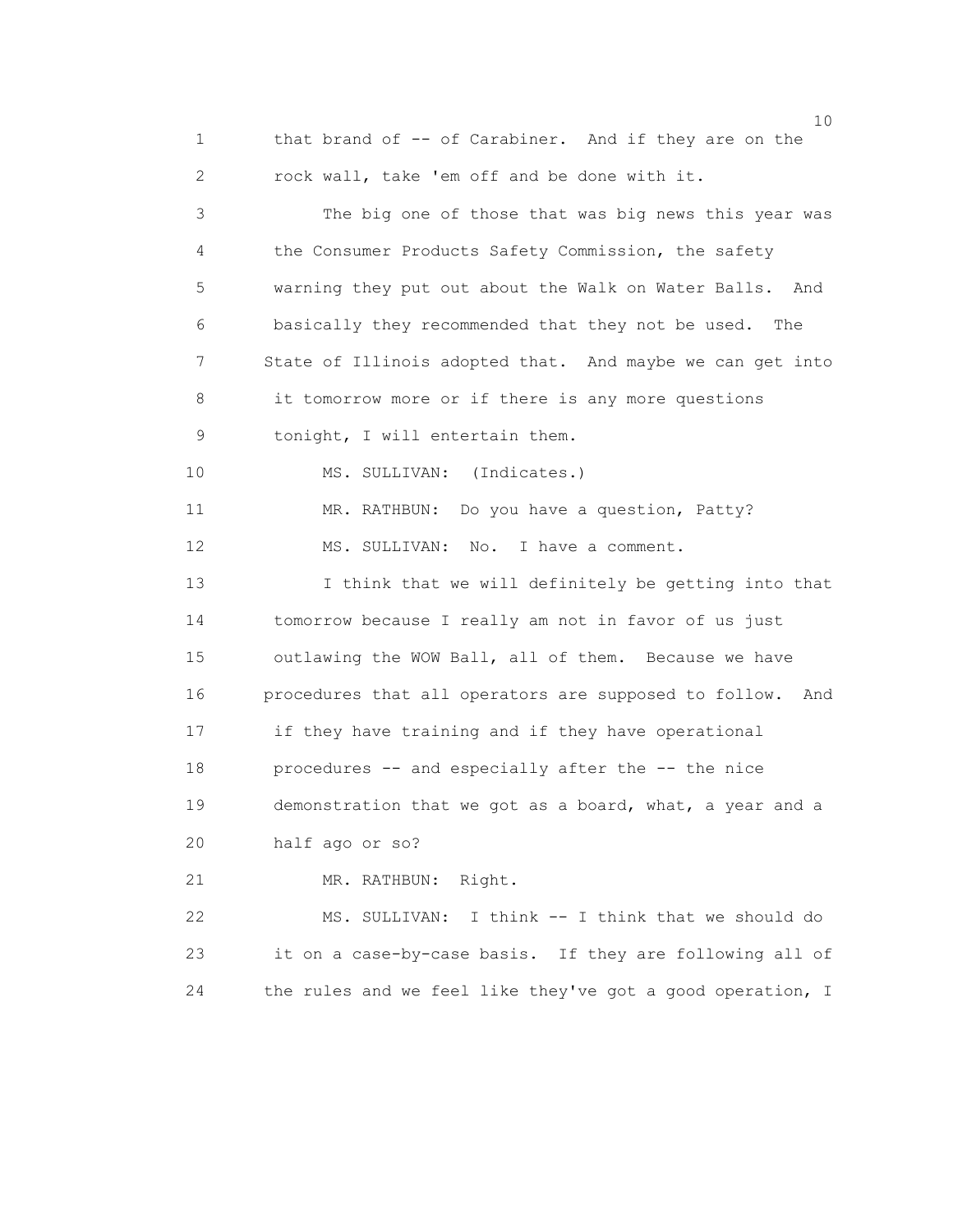1 think that we should let them operate. But the instance 2 of the WOW Ball that led to the CPSC to recommend against 3 them was a far cry from what we learned in our -- in our 4 demonstration.

 5 And I would like to see us change that ruling and -- 6 and require that if WOW Balls -- if the Walk on Water 7 Balls want to be in the state, if they follow all of 8 the -- of the requirements, documentation, training and if 9 we wanted to decide that each ball in the water needs to 10 have an attendant, you know, right there, I think that 11 that's a better idea than just saying no Walk on Water 12 Balls.

13 MR. RATHBUN: Well --

 14 MS. SULLIVAN: But I -- but there again that's a 15 discussion for tomorrow. But --

16 MR. RATHBUN: Okay. And that's fine.

 17 As a point of clarification just so we know we are 18 comparing apples to apples here, upon subsequent 19 discussions and decisions by the Consumer Product Safety 20 Commission, we did release and approve those Walk on Water 21 Balls which have open air exchanges because that was their 22 main concern that -- the CPSC -- that there needs to be an 23 open air exchange. There needs to be a double wall. And 24 it needs to be in accordance with the manufacturer's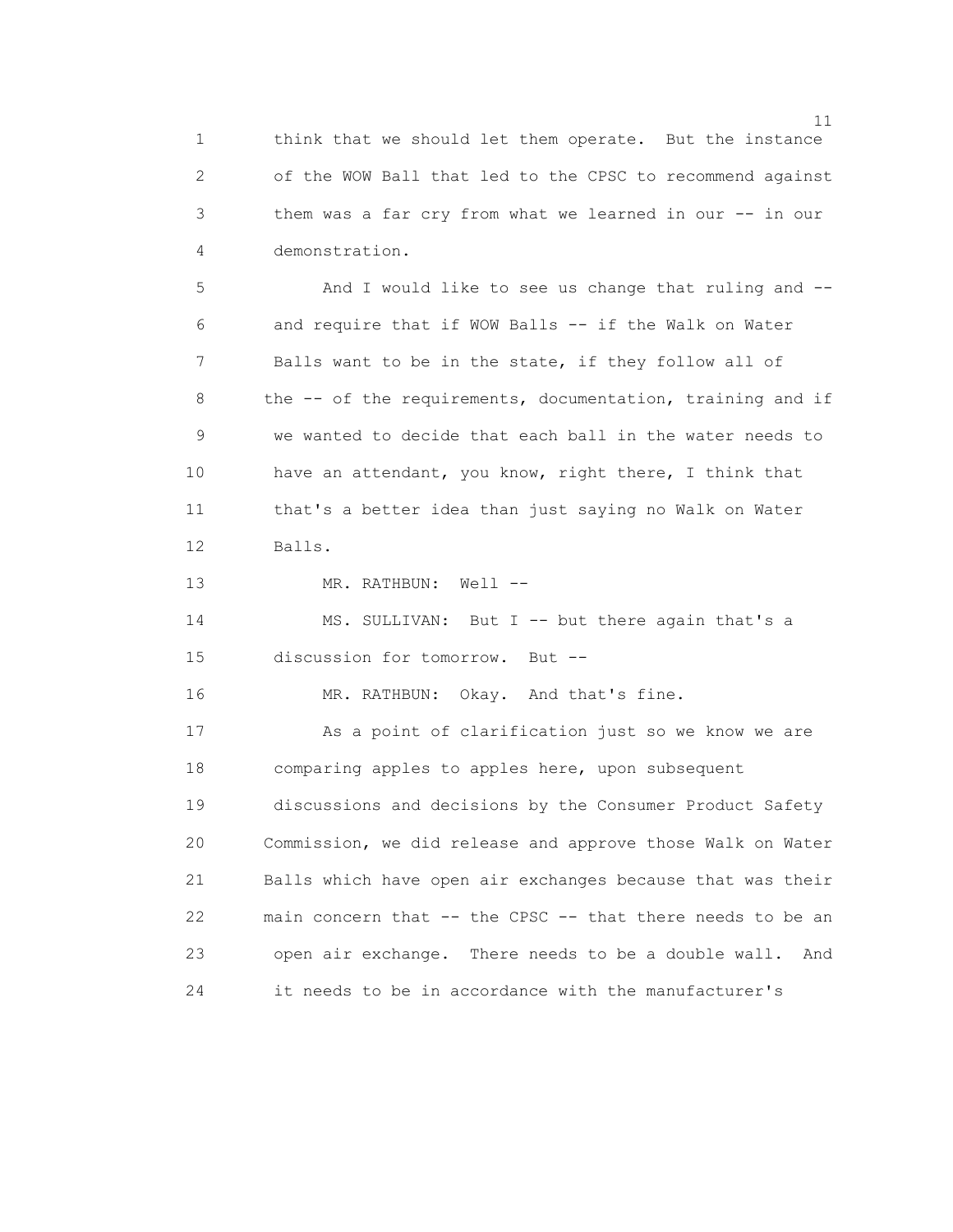1 specifications.

| $\mathbf{2}$ | And I know that Zorb -- the Zorb has balls -- and          |
|--------------|------------------------------------------------------------|
| 3            | that's a company name, a brand name. Zorb has those balls  |
| 4            | that are designed to walk on water and those that are      |
| 5            | designed to be used on land.                               |
| 6            | So after -- like I say, after discussion with CPSC in      |
| 7            | writing, you know, the agreement and then the decision     |
| 8            | that the department took was if it does have an open air   |
| 9            | exchange and has double walls and is approved for water    |
| 10           | usage, then we would indeed allow them to operate.         |
| 11           | So -- and, of course, obviously, at the time when the      |
| 12           | CPSC said in a nutshell that these things will kill        |
| 13           | people, it was the department's decision to take the       |
| 14           | conservative approach until, you know, we had time to      |
| 15           | adequately review it, et cetera. So --                     |
| 16           | MS. SULLIVAN: (Nods affirmatively.)                        |
| 17           | MR. RATHBUN: And, like I said, we can talk about           |
| 18           | that tonight or tomorrow if there is no more questions     |
| 19           | tonight.                                                   |
| 20           | (Indicates.)<br>MR. ROGER SWYEAR:                          |
| 21           | Sir.<br>MR. RATHBUN:                                       |
| 22           | MR. ROGER SWYEAR:<br>Does that mean that it has more       |
| 23           | oxygen than a scuba tank like that Zorb water ball like we |
| 24           | talked about?                                              |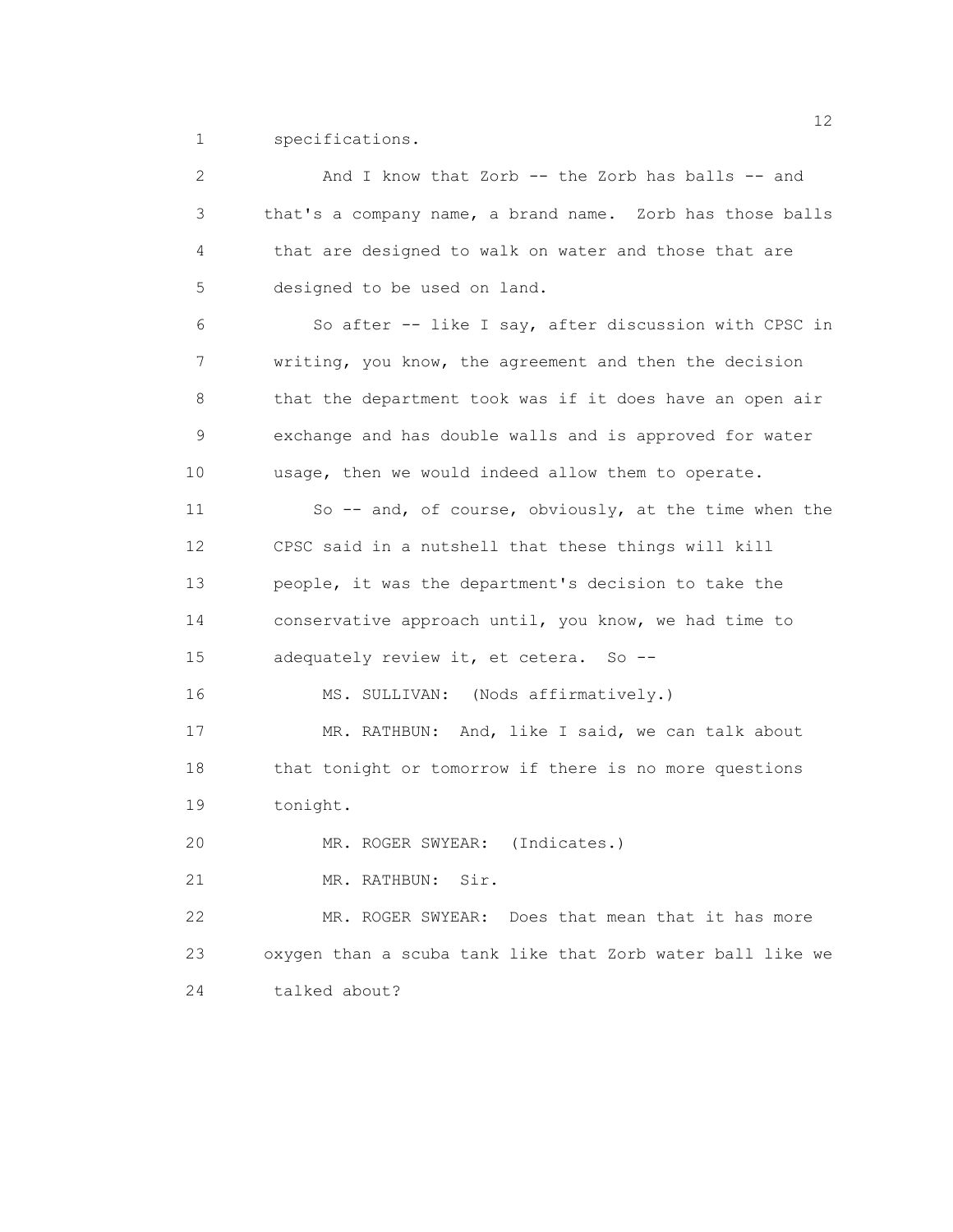1 MR. RATHBUN: Say that again, please.

 2 MR. ROGER SWYEAR: The water ball has more oxygen 3 than a scuba tank.

4 MR. RATHBUN: Yes, sir.

 5 MR. ROGER SWYEAR: Does the water ball have another 6 opening?

7 MR. RATHBUN: No. The key phrase is -- one of the 8 key phrases is that it has to have an open air exchange. 9 Meaning, like, the cylinders that are open on the end can 10 be used. If it is a completely enclosed ball, it

11 currently is not allowed to operate in Illinois.

12 MR. ROGER SWYEAR: Okay.

13 MR. RATHBUN: If it is a completely sealed unit, they 14 are currently not allowed to operate in Illinois. If they 15 have an open end or if they are built like some of the 16 Zorbs have almost what you call spokes and there is a 17 person inside the chamber, whatever device it is, if it 18 is a round chamber or tube and if air can flow in from 19 the outside and be exchanged, then we have approved those. 20 If it is a completely enclosed ball -- however you want 21 to word it -- they are not approved.

 22 And I made my feelings known when they came out. I 23 don't see an issue. I've had my daughter in them. And 24 that's my personal feeling. The department's policy is

13<sup>3</sup>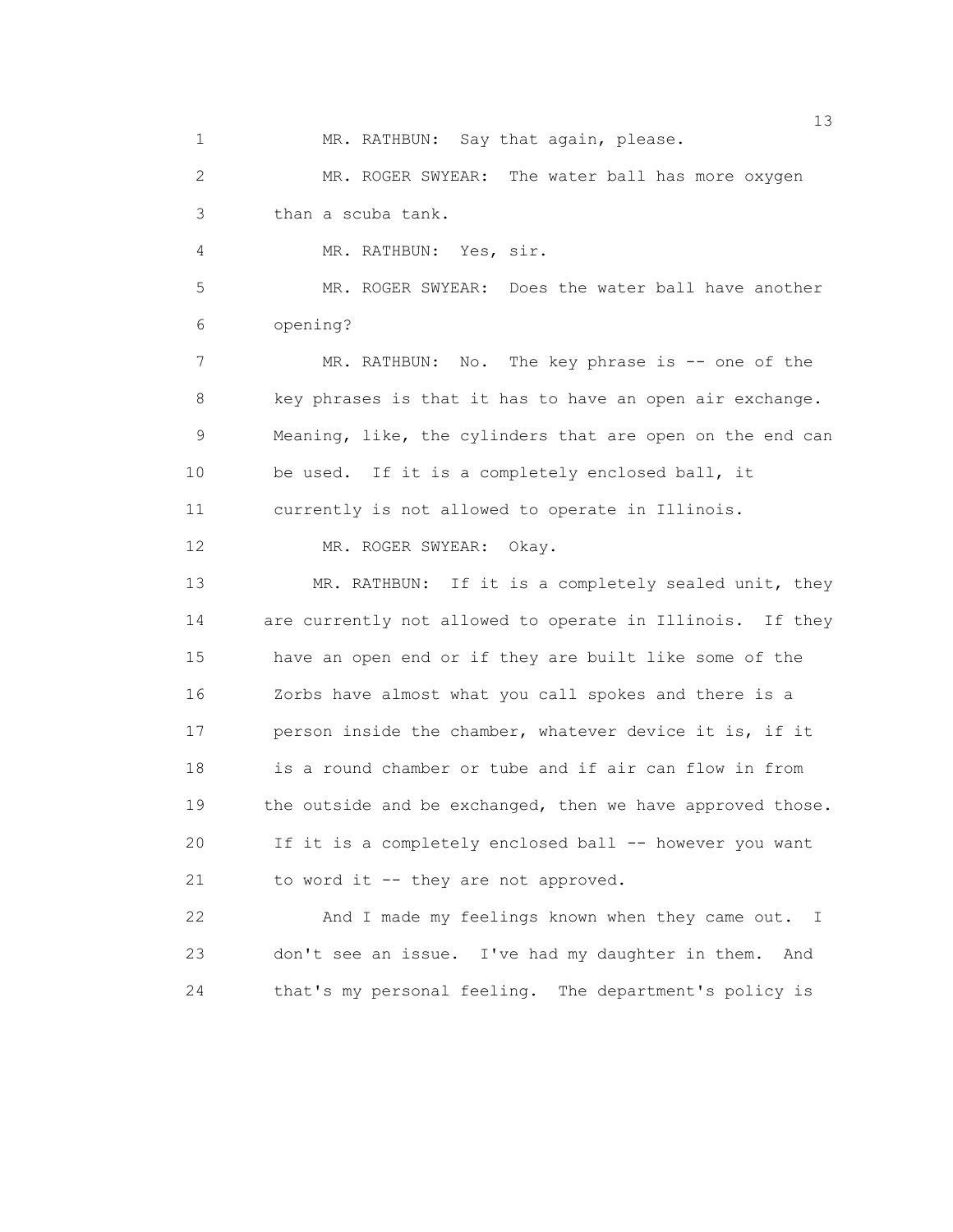14 1 they were deemed as unsafe by the Consumer Product Safety 2 Commission. And, as such, the department is going to take 3 the conservative and most safe approach toward that 4 attraction. And that's -- that's why the decisions were 5 made as they were. 6 Does that answer your question? 7 MR. ROGER SWYEAR: No. 8 MR. RATHBUN: No. 9 MR. ROGER SWYEAR: You told me earlier in the spring 10 that the open end wouldn't work. 11 MR. RATHBUN: And, at the time, that's what we had 12 discussed until we got back with the CPSC and they 13 approved it. 14 MR. ROGER SWYEAR: Then that's a change. 15 MR. RATHBUN: Well, you know, is there anything else? 16 MS. SULLIVAN: (Nods head no.) 17 MR. RATHBUN: There was the Reverchon Log Flume 18 bulletin. That was from an accident I believe in Europe. 19 At the time, it still had -- the investigation was still 20 under review. And I hadn't actually heard about that, but 21 we do have one operating in the state. 22 The J&J Amusement has issued a bulletin about 23 covering up the drive pulley. Every year there seems to 24 be if you got a Go-Kart somewhere in the country that some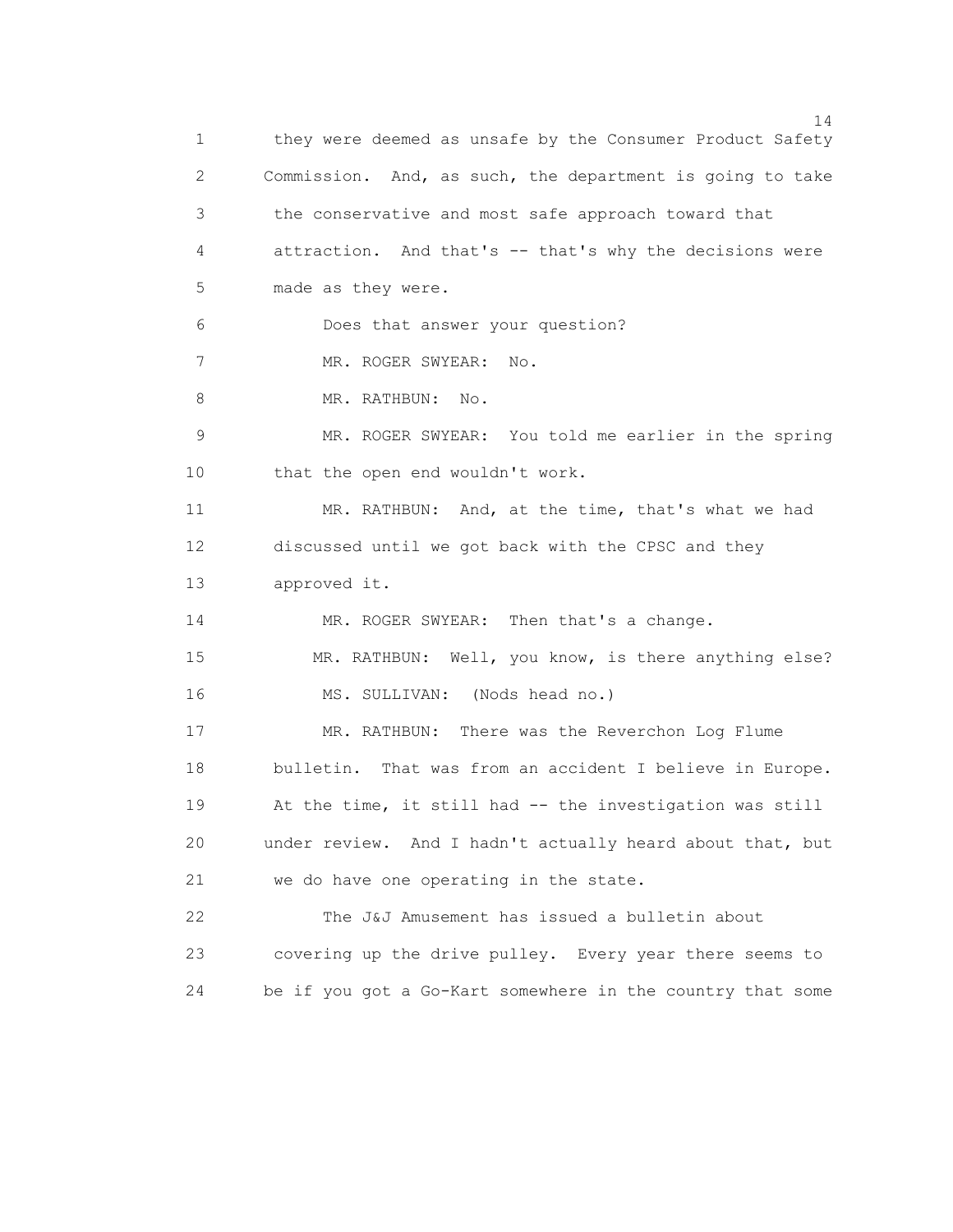1 child gets their scalp pulled off because their hair was 2 not put up and it gets caught in the drive mechanism. And 3 that seems to be a recurring theme that by now most 4 Go-Kart owners should aware of and preventing it from 5 happening.

 6 This is an informational bulletin regarding the -- 7 the Moser Spring ride also known as the Freefall. The top 8 pulley became detached from the cylinder at the top of the 9 ride. So, you know, there is no mandates to that. It's 10 just, if you have a freefall, then by all means make sure 11 that you inspect that area closely. And, obviously, we 12 pass these on to the inspectors so they will know to look 13 for those inspection points as well.

 14 There was an accident involving a eurobungy that had 15 been modified. The bottom line is, if you own a 16 eurobungy, follow your owners manual and stick to what you 17 are supposed to be doing according to the manual.

18 And that is it for that report. That being said, are 19 there any other questions?

20 (No response.)

 21 MR. RATHBUN: I will turn it over to the Chair then. 22 MR. KIRSCHNER: You know, again, one of the reasons 23 that we have had these bifurcated meetings is that the 24 board is going to discuss these issues and other issues in

15 and 15 and 15 and 15 and 15 and 15 and 15 and 15 and 15 and 15 and 15 and 15 and 15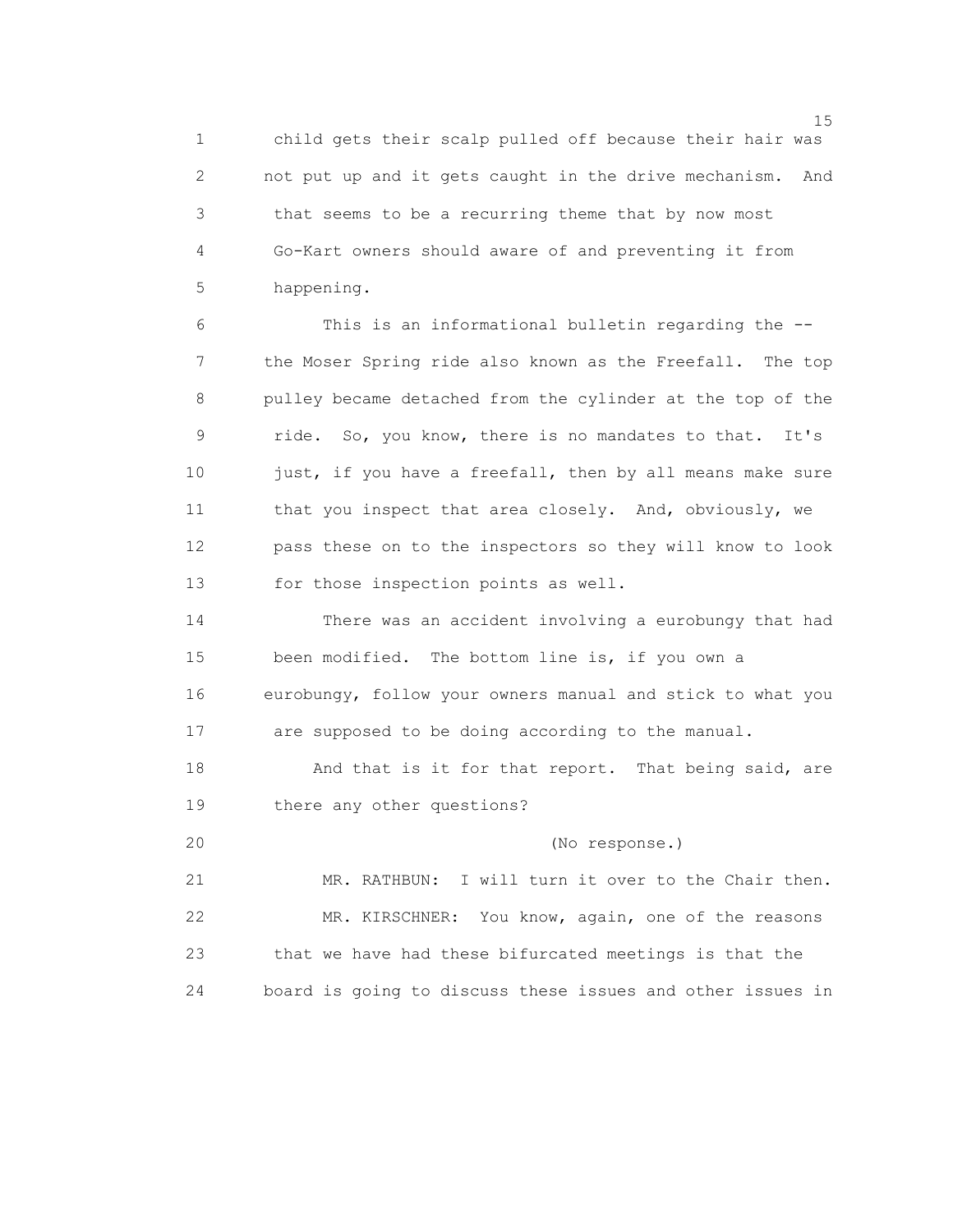1 depth tomorrow. And, of course, it's open to all of you. 2 You are welcome to attend.

 3 The purpose of tonight is really the opportunity for 4 the board to hear from the public so that the public feels 5 like they have a voice in this process and in what's going 6 on. So if there are any comments that anyone wants to 7 make or if there are any issues that people want to put 8 out there for the board to discuss within the confines 9 of the agenda, please, feel free to raise your hands 10 and be recognized. 11 (No response.) 12 MR. KIRSCHNER: Hearing none -- before we adjourn 13 is there any other business? 14 (No response.) 15 MR. KIRSCHNER: Thank you. The meeting is adjourned. 16 (Which were all of the 17 proceedings held in this cause 18 on this date.) 19 20 21 22 23 24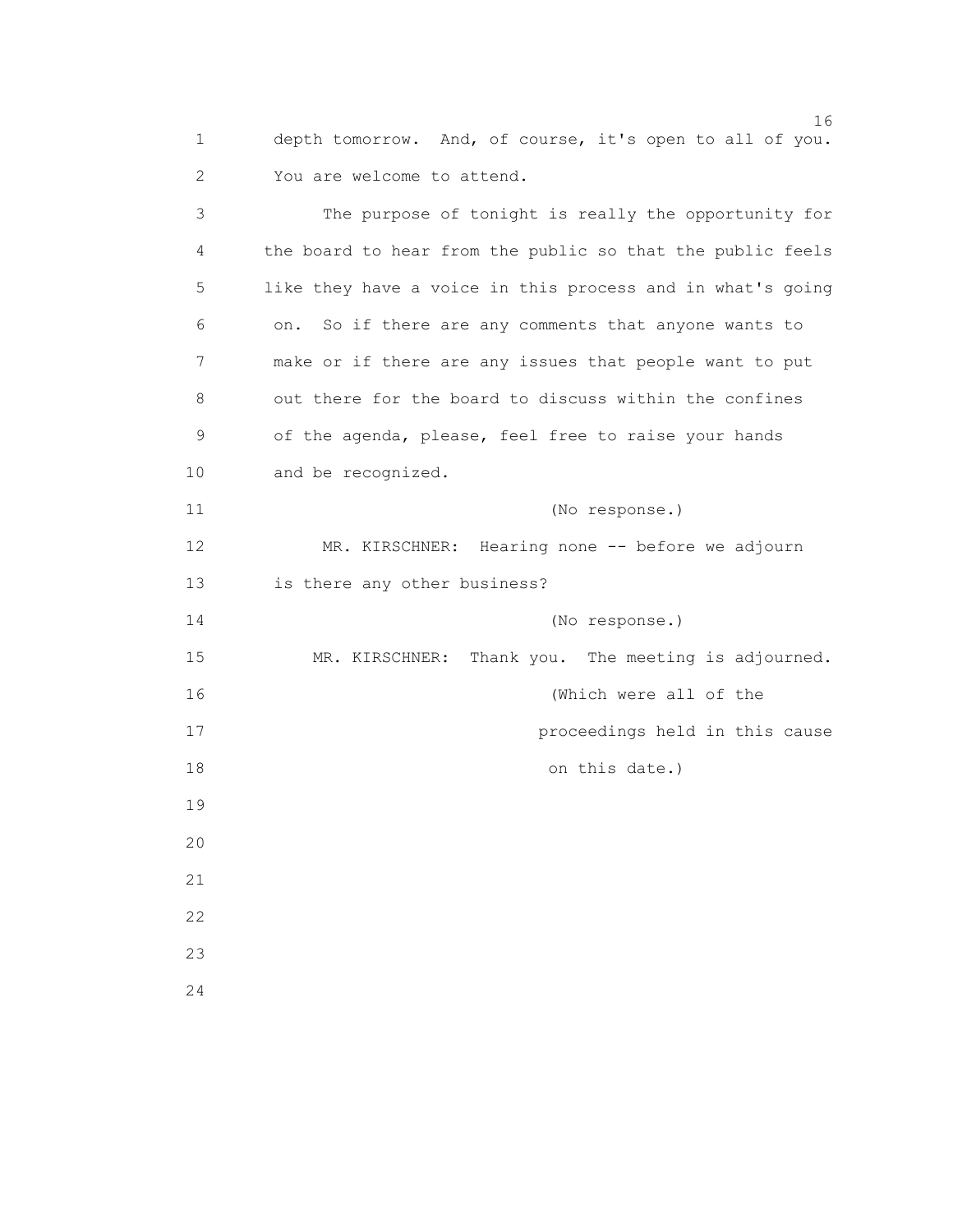1 STATE OF ILLINOIS ) ) SS. 2 COUNTY OF SANGAMON ) 3 4 I, CYNTHIA M. SMITH, do hereby certify that I am 5 a Certified Shorthand Reporter and Notary Public in and 6 for the County of Sangamon and State of Illinois, and that 7 I reported in shorthand the proceedings had in connection 8 with the above-entitled cause on January 19, 2012, and 9 that the foregoing is a true and accurate translation of 10 my shorthand notes so taken. 11 Given under my hand and seal this 3rd day of 12 February, A.D., 2012. 13 14 15 16 17 Certified Shorthand Reporter and Notary Public 18 CSR #084-003540 19 20 My commission expires: 21 June 27, 2014. 22 23 24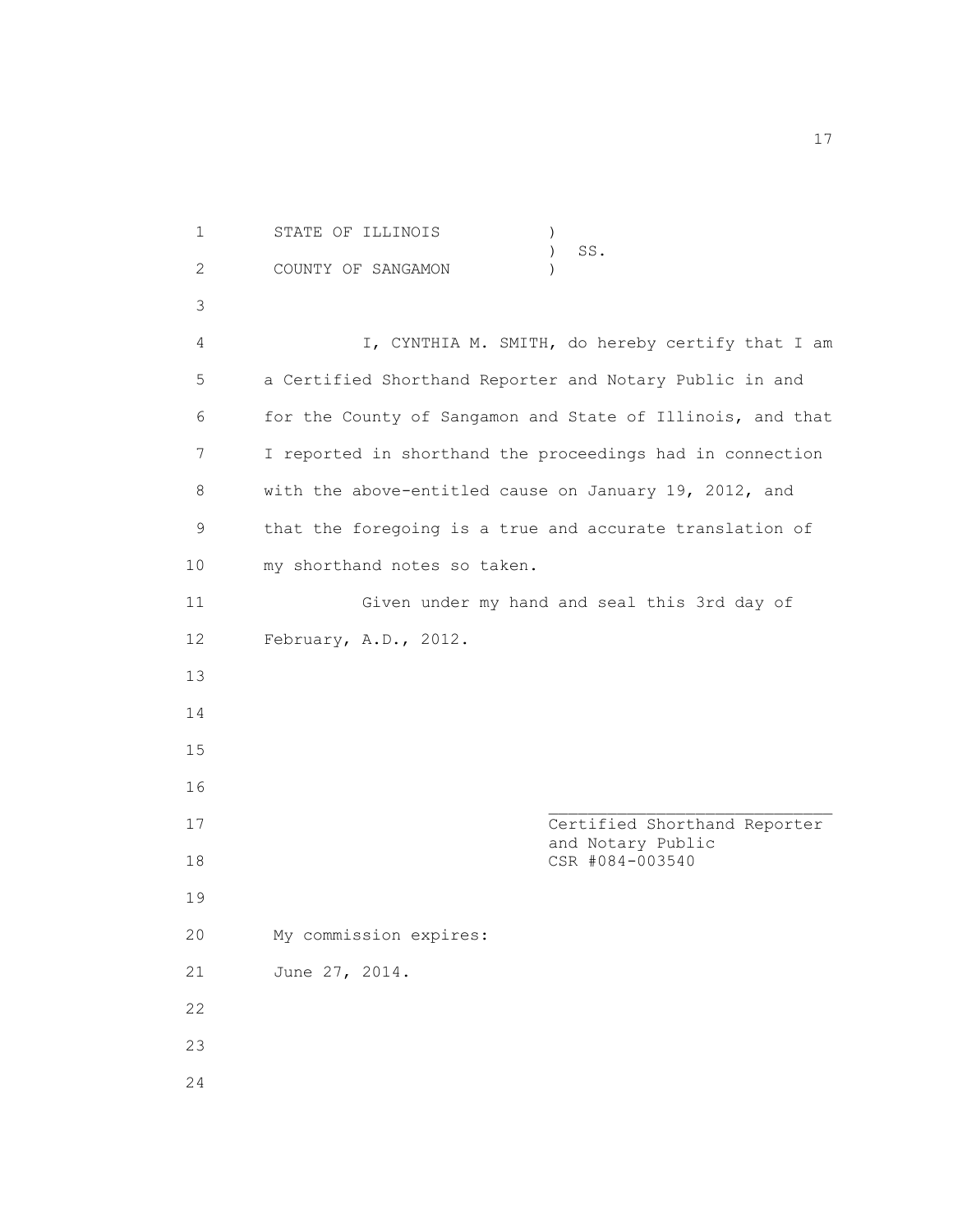| above-entitled | $17 - 8$                                                                         |
|----------------|----------------------------------------------------------------------------------|
| absence        | $5 - 6$                                                                          |
| accept         | $4 - 6$                                                                          |
| access         | $9 - 8$                                                                          |
| accident       | $5-22$ , 7-16, 14-18, 15-14                                                      |
| accidents      | $7 - 17$                                                                         |
| accordance     | $11 - 24$                                                                        |
| according      | $15 - 17$                                                                        |
| accurate       | $17 - 9$                                                                         |
| act            | $4 - 15$                                                                         |
| Activities     | $5 - 19, 5 - 22$                                                                 |
| actually       | $14 - 20$                                                                        |
| addition       | $5 - 24, 8 - 17$                                                                 |
| addressed      | $5 - 14$                                                                         |
| adequately     | $12 - 15$                                                                        |
| adjourn        | $16 - 12$                                                                        |
| adjourned      | $16 - 15$                                                                        |
| Administrative | $6 - 1$                                                                          |
| ado            | $3-16$ , $4-1$                                                                   |
| adopted        | $10 - 7$                                                                         |
| affirmatively  | $12 - 16$                                                                        |
| again          | $9-18$ , 11-14, 13-1, 15-22                                                      |
| against        | $11 - 2$                                                                         |
| agenda         | $5-12$ , $5-13$ , $6-7$ , $6-24$ , $16-9$                                        |
| ago            | $10 - 20$                                                                        |
| agreement      | $12 - 7$                                                                         |
| ahead          | $3 - 1$                                                                          |
| air            | $11-21$ , $11-23$ , $12-8$ , $13-8$ , $13-18$                                    |
| allow          | $6 - 2$ , $12 - 10$                                                              |
| allowed        | $13 - 11, 13 - 14$                                                               |
| almost         | $13 - 16$                                                                        |
| along          | $6 - 8$                                                                          |
| Amongst        | $5 - 19$                                                                         |
| Amusement      | $1-3$ , $3-3$ , $14-22$                                                          |
| Angelo         | $1-18$ , $3-23$                                                                  |
| annual         | $7 - 12$                                                                         |
| answer         | $14 - 6$                                                                         |
| Anthony        | $2-2$ , $3-1$ , $3-11$ , $3-24$ , $4-5$ , $4-8$ , $4-10$ ,<br>$6 - 9$ , $6 - 14$ |
| anyone         | $16 - 6$                                                                         |
| anything       | $7 - 4$ , $14 - 15$                                                              |
| Appearances    | $2 - 1$                                                                          |
| Appeared       | $2 - 5$                                                                          |
| apples         | $11 - 18$                                                                        |
| appreciate     | $4 - 7$                                                                          |
| approach       | $12 - 14, 14 - 3$                                                                |
| appropriate    | $7 - 9$                                                                          |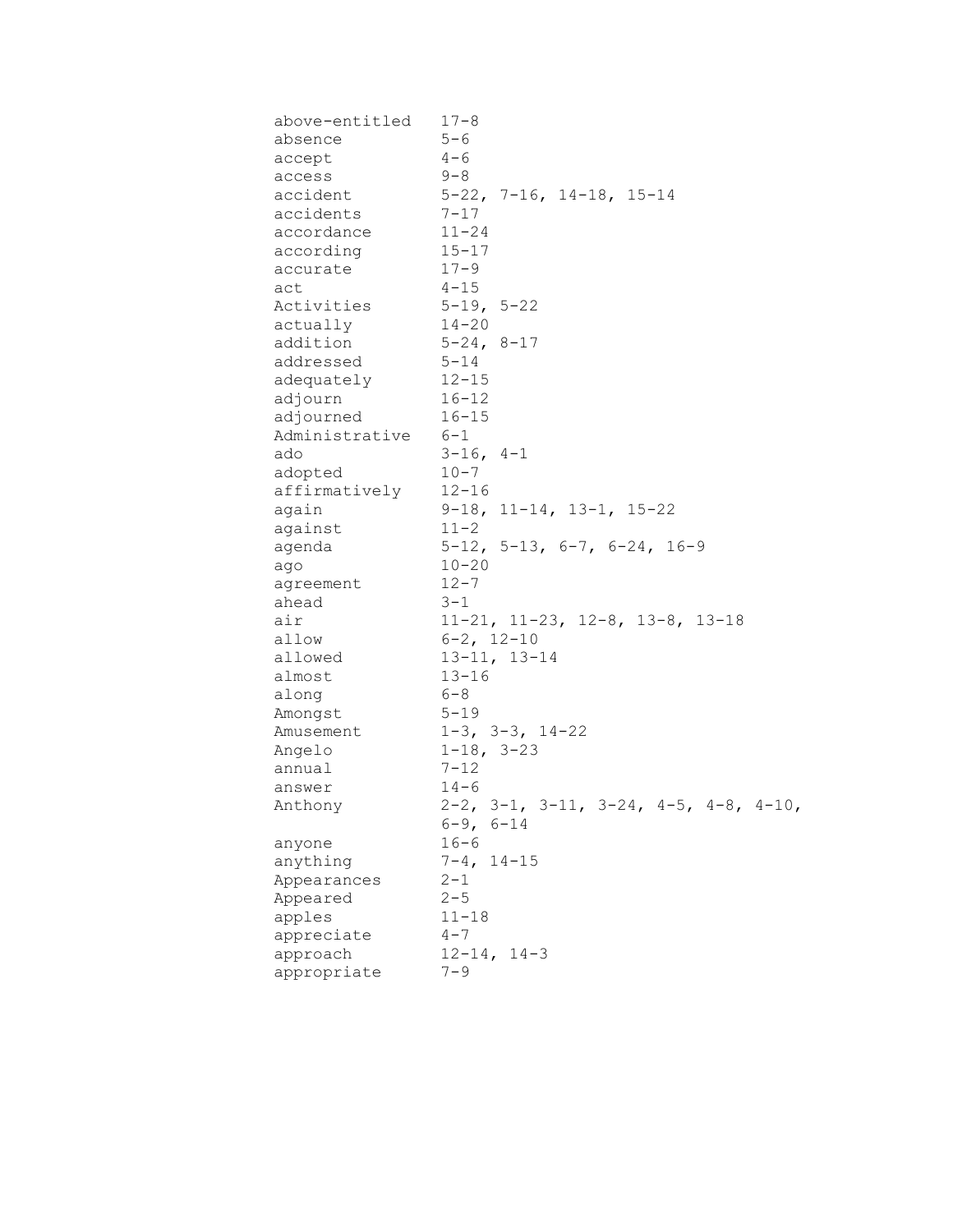| approve    | $11 - 20$                                                    |
|------------|--------------------------------------------------------------|
| approved   | $12-9$ , $13-19$ , $13-21$ , $14-13$                         |
| area       | $8 - 21, 15 - 11$                                            |
| assume     | $5 - 6$                                                      |
| att        | $1 - 22$                                                     |
| attached   | $7 - 23$                                                     |
| attend     | $3-5$ , $16-2$                                               |
| attendant  | $6 - 2$ , $11 - 10$                                          |
| attraction | $6 - 3$ , 14-4                                               |
| aware      | $5-12$ , $9-4$ , $9-13$ , $15-4$                             |
| aye        | $5 - 7$                                                      |
| back       | $6 - 22$ , $14 - 12$                                         |
| ball       | $10-15$ , $11-2$ , $11-9$ , $12-23$ , $13-2$ , $13-5$ ,      |
|            | $13 - 10, 13 - 20$                                           |
| balls      | $5-21$ , $10-5$ , $11-6$ , $11-7$ , $11-12$ , $11-21$ ,      |
|            | $12 - 2$ , $12 - 3$                                          |
| bar        | $8 - 5$                                                      |
| base       | $7 - 14$                                                     |
| basically  | $7 - 24, 10 - 6$                                             |
| basis      | $10 - 23$                                                    |
| became     | $15 - 8$                                                     |
| Beginning  | $6 - 14$                                                     |
| behalf     | $2 - 5$                                                      |
| believe    | $9 - 21, 14 - 18$                                            |
| better     | $11 - 11$                                                    |
| between    | $7 - 24$                                                     |
| bifurcated | $15 - 23$                                                    |
| big        | $10 - 3$                                                     |
| Bilandic   | $2 - 3$                                                      |
| Bill       | $1-18$ , $2-17$ , $3-19$ , $6-19$ , $8-19$                   |
| bit        | $8 - 19$                                                     |
| board      | $1-19$ , $3-3$ , $3-7$ , $3-17$ , $4-2$ , $4-11$ , $4-12$ ,  |
|            | $4-17$ , $4-20$ , $4-23$ , $5-8$ , $5-11$ , $5-16$ , $6-4$ , |
|            | $6-6$ , 10-19, 15-24, 16-4, 16-8                             |
| Borvig     | $7 - 6$                                                      |
| bottom     | $7 - 22, 15 - 15$                                            |
| brand      | $10 - 1$ , $12 - 3$                                          |
| Brian      | $2-18$ , 6-20, 8-17, 8-18, 8-20                              |
| Brian's    | $8 - 21$                                                     |
| briefly    | $9 - 9$                                                      |
| bring      | $5 - 17$                                                     |
| broken     | $8 - 8$                                                      |
| Brown      | $2 - 18, 6 - 20$                                             |
| bruised    | $7 - 22$                                                     |
| Building   | $2 - 3$                                                      |
| built      | $13 - 15$                                                    |
|            |                                                              |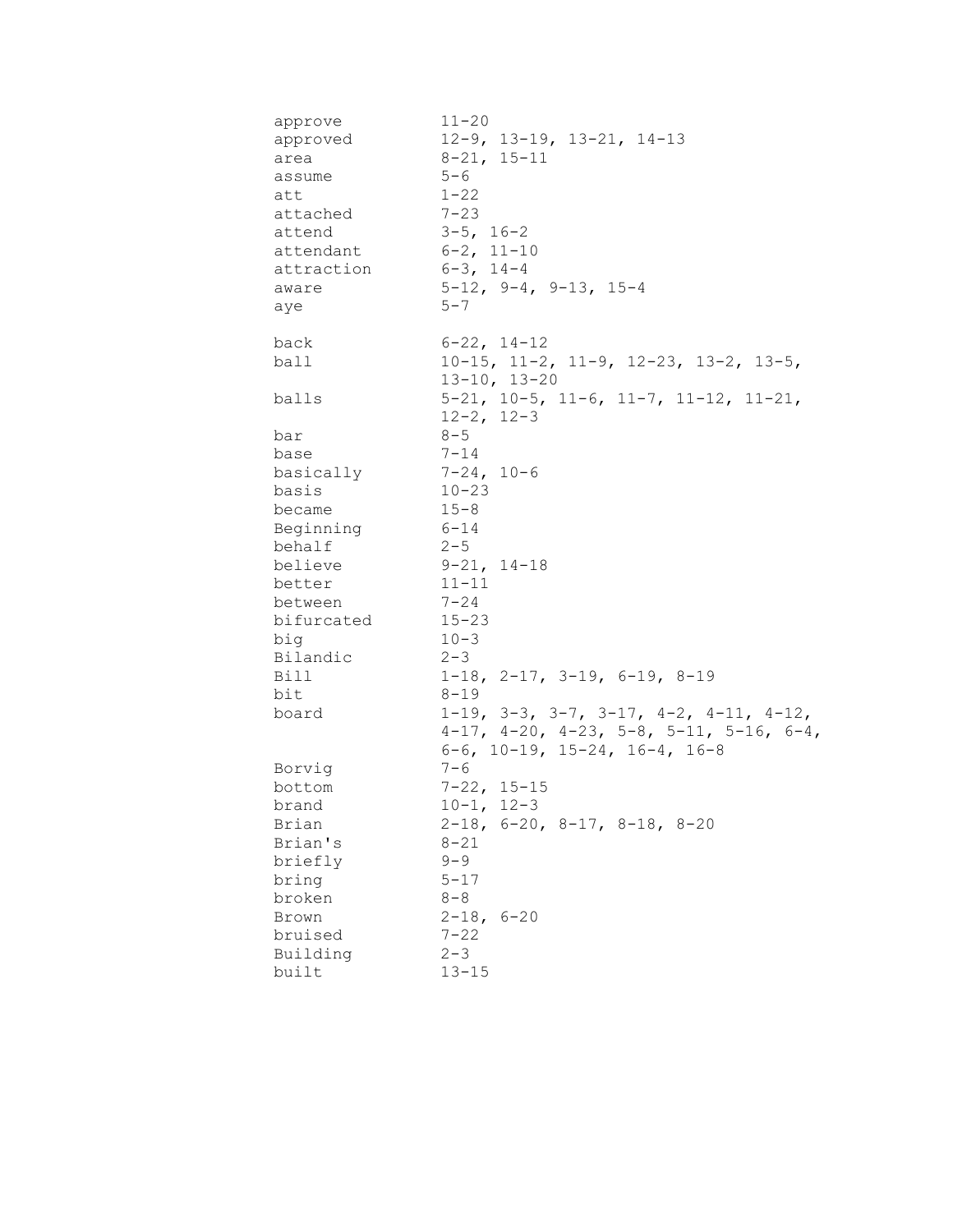| bulletin        | $7-6$ , $9-10$ , $9-12$ , $14-18$ , $14-22$ , $15-6$ |
|-----------------|------------------------------------------------------|
| bulletins       | $5-23$ , $8-23$ , $8-24$ , $9-4$ , $9-6$             |
| business        | $5-10$ , $5-16$ , $5-24$ , $6-5$ , $16-13$           |
| $C - 1300$      | $2 - 4$                                              |
| call            | $13 - 16$                                            |
| came            | $7 - 8$ , 13-22                                      |
| capacity        | $5 - 3$                                              |
| Carabiner       | $10 - 1$                                             |
| Carabiners      | $9 - 23$                                             |
| Carnival        | $1 - 3$ , $3 - 3$                                    |
| case-by-case    | $10 - 23$                                            |
| caught          | $15 - 2$                                             |
| cause           | $16 - 17, 17 - 8$                                    |
| certainly       | $9 - 12$                                             |
| Certified       | $17 - 5$ , $17 - 17$                                 |
| certify         | $17 - 4$                                             |
| cetera          | $12 - 15$                                            |
| chair           | $1-16$ , $4-13$ , $4-15$ , $4-19$ , $4-21$ , $15-21$ |
| chairman        | $1-15$ , $4-2$ , $4-11$                              |
| chamber         | $13 - 17, 13 - 18$                                   |
| Chance          | $7-10$ , $9-15$ , $9-16$                             |
| Chance's        | $9 - 21$                                             |
| change          | $11 - 5$ , $14 - 14$                                 |
| changed         | $7 - 6$                                              |
| Chicago         | $2 - 4$                                              |
| Chief           | $2 - 2$                                              |
| child           | $8-1$ , $8-8$ , $15-1$                               |
| Chuck           | $2 - 16$ , 6-20                                      |
| cindy-m-smith   | $1 - 22$                                             |
| clarification   | $11 - 17$                                            |
| Climbing        | $9 - 23$                                             |
| close           | $9 - 3$                                              |
| closely         | $15 - 11$                                            |
| come            | $9 - 10$                                             |
| comment         | $10 - 12$                                            |
| comments        | $16 - 6$                                             |
| commission      | $10-4$ , $11-20$ , $14-2$ , $17-20$                  |
| communication   | $9 - 3$                                              |
| company         | $12 - 3$                                             |
| comparing       | $11 - 18$                                            |
| completely      | 13-10, 13-13, 13-20                                  |
| concern         | $11 - 22$                                            |
| confines        | $16 - 8$                                             |
| congratulations | $4 - 10$                                             |
| connection      | $17 - 7$                                             |
| conservative    | $12 - 14, 14 - 3$                                    |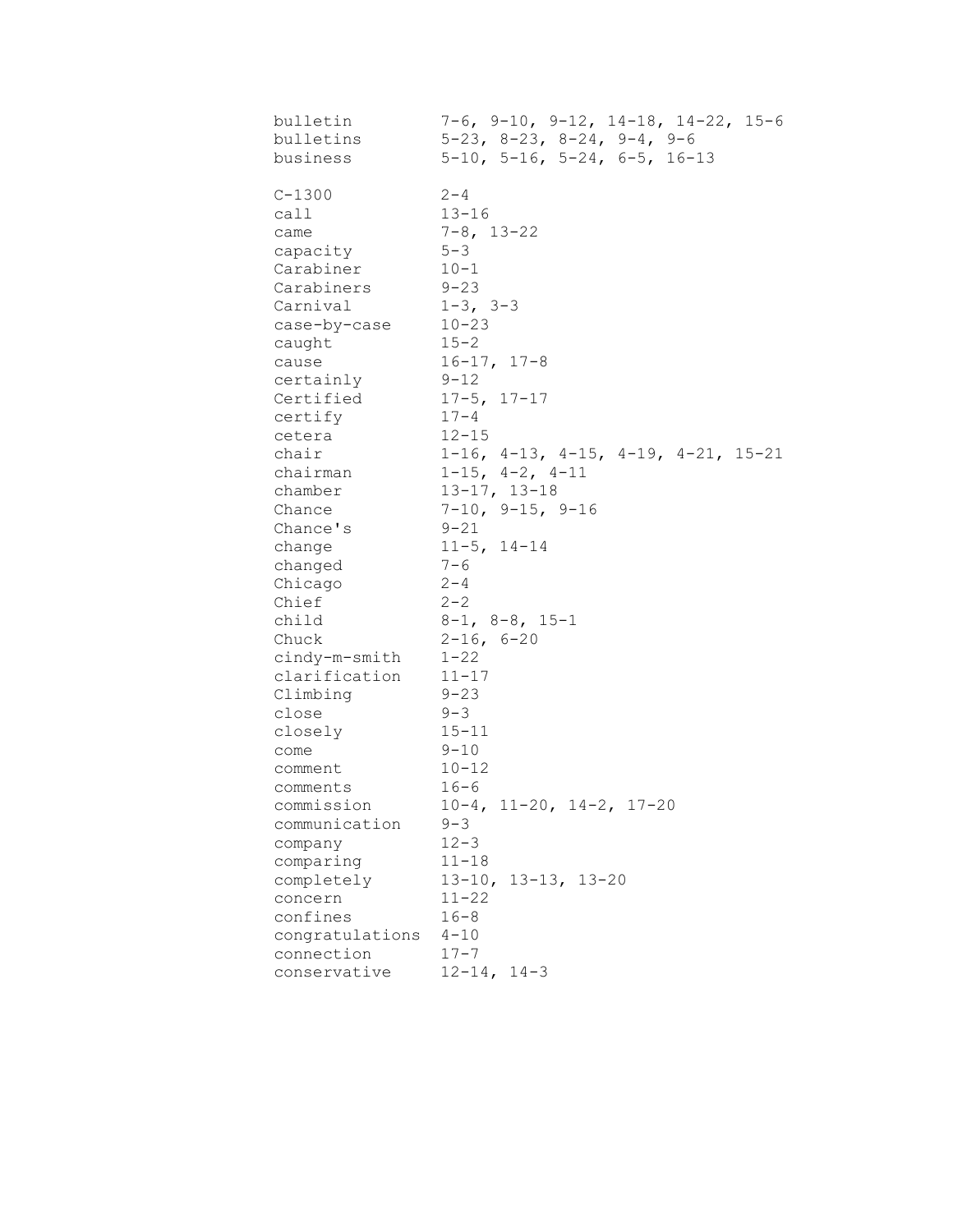| consider      | $7 - 22$                                                  |
|---------------|-----------------------------------------------------------|
| Consumer      | $10-4$ , $11-19$ , $14-1$                                 |
| control       | $8 - 5$                                                   |
| сору          | $9 - 11$                                                  |
| corner        | $6 - 22$                                                  |
| Costigan's    | $3 - 13$                                                  |
| Counsel       | $2-2$ , $3-11$                                            |
| country       | $14 - 24$                                                 |
| County        | $17 - 2, 17 - 6$                                          |
| course        | $12 - 11, 16 - 1$                                         |
| covering      | $14 - 23$                                                 |
| Cpsc          | $11-2$ , $11-22$ , $12-6$ , $12-12$ , $14-12$             |
| create        | $4 - 17$                                                  |
| Crowne        | $1 - 8$                                                   |
| cry           | $11 - 3$                                                  |
| Csr           | $1 - 20, 17 - 18$                                         |
| currently     | $13 - 11, 13 - 14$                                        |
| cylinder      | $15 - 8$                                                  |
| cylinders     | $13 - 9$                                                  |
| Cynthia       | $1-20$ , $1-21$ , $17-4$                                  |
| Dan           | $3-22$ , $4-3$ , $4-10$                                   |
| Daniel        | $1 - 15$                                                  |
| date          | $16 - 18$                                                 |
| daughter      | $8 - 7$ , 13-23                                           |
| day           | $17 - 11$                                                 |
| decide        | $11 - 9$                                                  |
| decision      | $12 - 7$ , $12 - 13$                                      |
| decisions     | $11 - 19, 14 - 4$                                         |
| deemed        | $7 - 20$ , $14 - 1$                                       |
| definitely    | $10 - 13$                                                 |
| demonstration | $10-19, 11-4$                                             |
| Dennis        | $1 - 17, 3 - 20$                                          |
| department    | $1-3$ , $2-3$ , $2-5$ , $3-12$ , $6-11$ , $12-8$ , $14-2$ |
| department's  | $12 - 13$ , $13 - 24$                                     |
| depth         | $16 - 1$                                                  |
| designed      | $12 - 4, 12 - 5$                                          |
| detached      | $15 - 8$                                                  |
| device        | $13 - 17$                                                 |
| Director      | $2 - 15$ , $3 - 13$                                       |
| Dirksen       | $1 - 9$                                                   |
| discuss       | $5-17$ , $15-24$ , $16-8$                                 |
| discussed     | $7-9$ , $14-12$                                           |
| discussion    | $5-13$ , $6-4$ , $11-15$ , $12-6$                         |
| discussions   | $11 - 19$                                                 |
| division      | $1-3$ , $5-18$ , $5-22$                                   |
| documentation | $11 - 8$                                                  |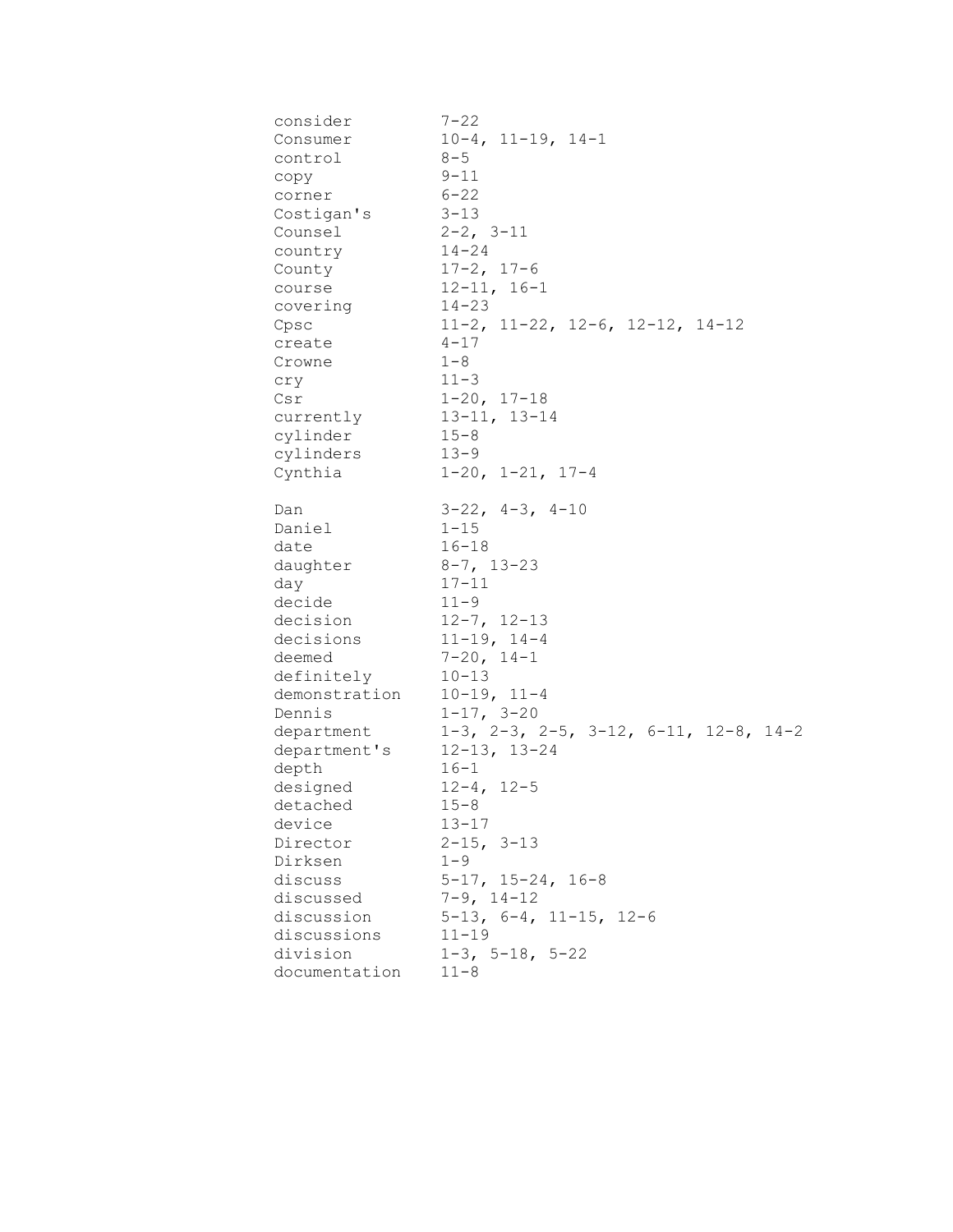| double     | $11 - 23, 12 - 9$                                     |
|------------|-------------------------------------------------------|
| Doug       | $2-15$ , 5-18, 6-14, 6-17, 7-1                        |
| down       | $7 - 8$ , $8 - 18$ , $9 - 7$                          |
| Drager     | $2 - 16, 6 - 20$                                      |
| Dragon     | $7-10, 9-18$                                          |
| drive      | $14 - 23$ , $15 - 2$                                  |
| duties     | $6 - 9$                                               |
| e-mail     | $9 - 7$                                               |
| earlier    | $14 - 9$                                              |
| em         | $9-1, 9-8, 10-2$                                      |
| enclosed   | $13 - 10, 13 - 20$                                    |
| end        | $4-20$ , $5-21$ , $8-11$ , $13-9$ , $13-15$ , $14-10$ |
| ended      | $8 - 8$                                               |
| entered    | $8 - 2$                                               |
| entertain  | $4-1, 10-9$                                           |
| error      | $7 - 20$                                              |
| especially | $10 - 18$                                             |
| esteemed   | $4 - 13$                                              |
| et         | $12 - 15$                                             |
| eurobungy  | $15 - 14, 15 - 16$                                    |
| Europe     | $14 - 18$                                             |
| even       | $9 - 16$                                              |
| evening    | $6 - 24$                                              |
| everybody  | $3-2$ , $3-8$ , $9-8$                                 |
| everyone   | $5 - 7, 5 - 12$                                       |
| excellent  | $5 - 1$                                               |
| exchange   | $11-23$ , $12-9$ , $13-8$                             |
| exchanged  | $13 - 19$                                             |
| exchanges  | $11 - 21$                                             |
| expand     | $4 - 16$                                              |
| expires    | $17 - 20$                                             |
| failure    | $7 - 23$                                              |
| fall       | $8 - 1$                                               |
| Falling    | $9 - 21$                                              |
| far        | $11 - 3$                                              |
| fatality   | $7 - 18$                                              |
| favor      | $10 - 14$                                             |
| February   | $17 - 12$                                             |
| feel       | $10 - 24$ ,<br>$16 - 9$                               |
| feeling    | $13 - 24$                                             |
| feelings   | $13 - 22$                                             |
| feels      | $16 - 4$                                              |
| fell       | $7 - 22, 8 - 4$                                       |
| fence      | $8 - 3$                                               |
| few        | $8 - 23$                                              |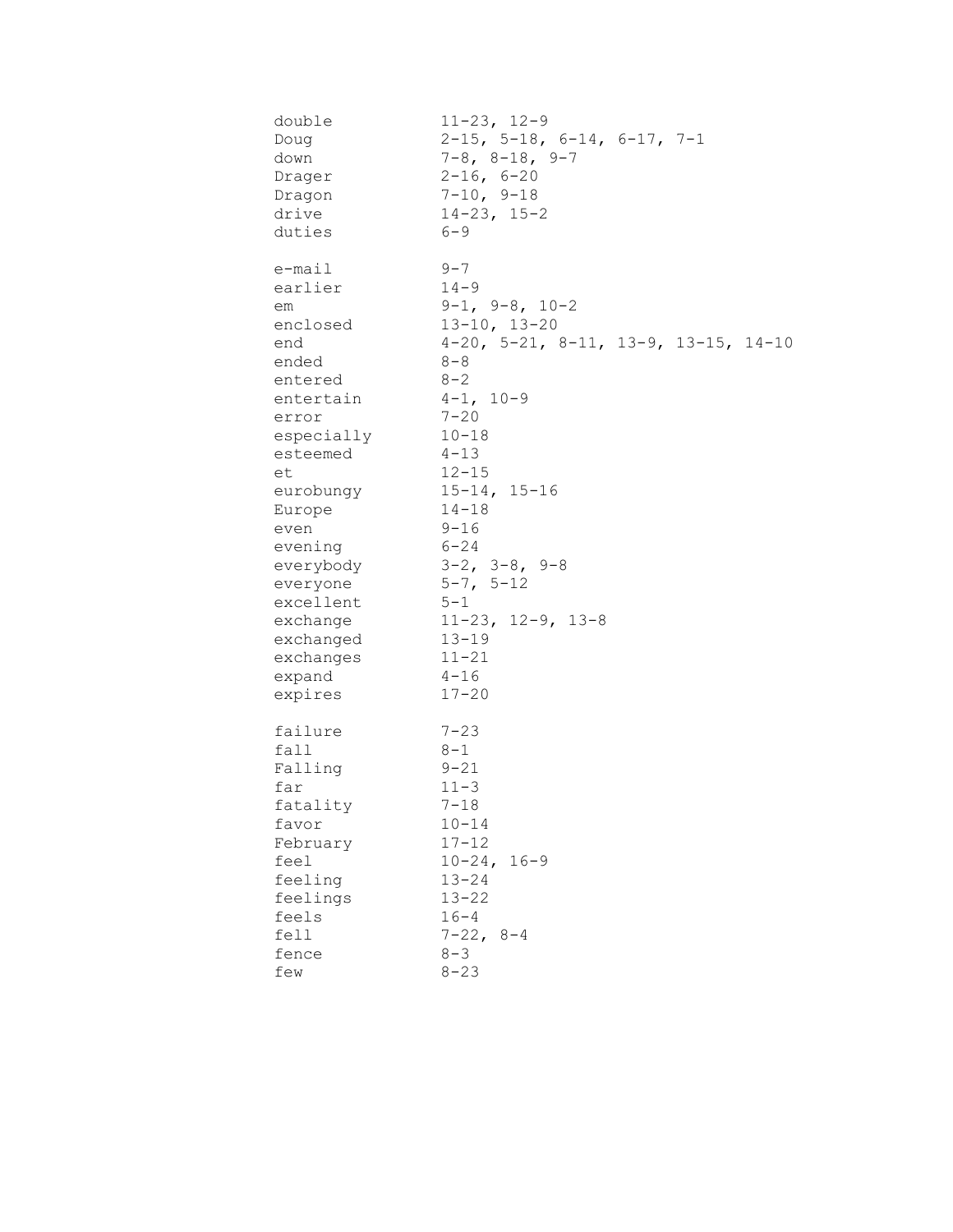| fine    | $11 - 16$              |                                                              |  |
|---------|------------------------|--------------------------------------------------------------|--|
| first   |                        | $1 - 9$ , $3 - 6$ , $4 - 14$                                 |  |
| five    | $8 - 13$               |                                                              |  |
| Floor   | $1 - 9$                |                                                              |  |
| flow    | $13 - 18$              |                                                              |  |
| Flume   | $14 - 17$              |                                                              |  |
| follow  |                        | $10-16$ , $11-7$ , $15-16$                                   |  |
|         | $8 - 14$<br>follow-up  |                                                              |  |
|         | following<br>$10 - 23$ |                                                              |  |
|         | $17 - 9$<br>foregoing  |                                                              |  |
| Forum   | $1 - 5$                |                                                              |  |
| forward | $4 - 19$               |                                                              |  |
| free    | $16 - 9$               |                                                              |  |
|         | freefall               | $15 - 7, 15 - 10$                                            |  |
| further |                        | $3-16$ , $4-1$                                               |  |
|         |                        |                                                              |  |
| General | $3 - 11$               |                                                              |  |
| girl    | $7 - 22$               |                                                              |  |
| Given   | $17 - 11$              |                                                              |  |
| Go-kart |                        | $7-19$ , $14-24$ , $15-4$                                    |  |
| going   |                        | $4-12$ , $4-19$ , $7-4$ , $8-1$ , $9-1$ , $14-2$ , $15-24$ , |  |
|         | $16 - 5$               |                                                              |  |
| Gondola | $9 - 15$               |                                                              |  |
| good    |                        | $3 - 24, 10 - 24$                                            |  |
| gotten  | $8 - 7$                |                                                              |  |
|         |                        |                                                              |  |
| hair    | $15 - 1$               |                                                              |  |
| half    |                        | $8-24, 10-20$                                                |  |
| hand    | $17 - 11$              |                                                              |  |
| hands   | $16 - 9$               |                                                              |  |
|         | happening<br>$15 - 5$  |                                                              |  |
| happy   | $5 - 2$                |                                                              |  |
| Haunted | $5 - 21$               |                                                              |  |
| head    | $14 - 16$              |                                                              |  |
| hear    | $16 - 4$               |                                                              |  |
| heard   | $14 - 20$              |                                                              |  |
| Hearing |                        | $1 - 8$ , $16 - 12$                                          |  |
| held    |                        | $1 - 8$ , $16 - 17$                                          |  |
| help    | $8 - 22$               |                                                              |  |
| helpful |                        | $4 - 18, 6 - 11$                                             |  |
| hereby  | $17 - 4$               |                                                              |  |
| hiding  | $6 - 21$               |                                                              |  |
| himself | $8 - 20$               |                                                              |  |
| hour    | $1 - 10$               |                                                              |  |
| House   | $5 - 21$               |                                                              |  |
| however | $13 - 20$              |                                                              |  |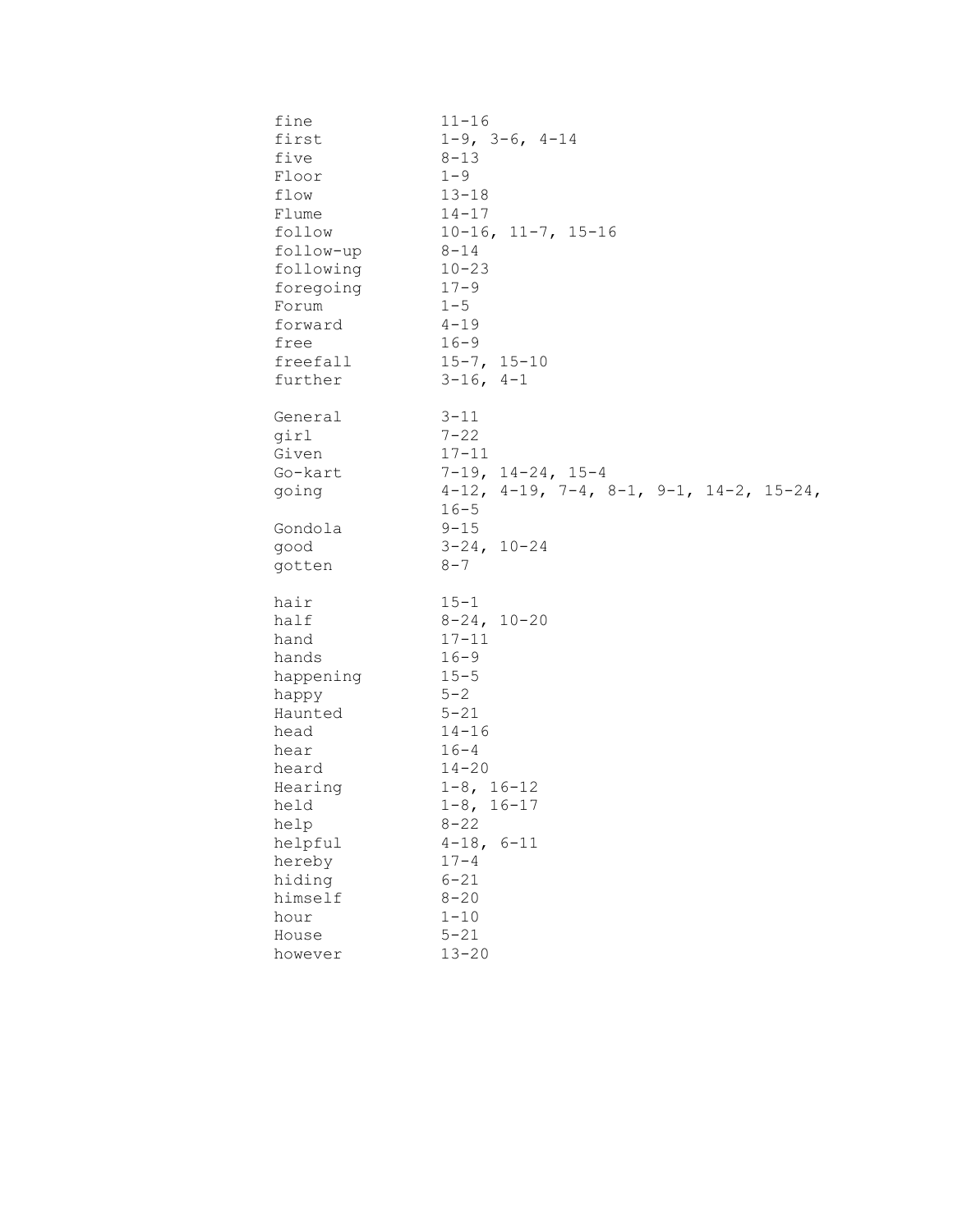| idea          | $11 - 11$                                                    |
|---------------|--------------------------------------------------------------|
| Illinois      | $1-2$ , $1-10$ , $2-3$ , $2-4$ , $3-12$ , $10-7$ , $13-11$ , |
|               | $13-14$ , $17-1$ , $17-6$                                    |
| incidents     | $7 - 19$                                                     |
| including     | $5 - 24$                                                     |
| indeed        | $12 - 10$                                                    |
| Indicates     | $10 - 10, 12 - 20$                                           |
| inflatable    | $6 - 3$                                                      |
| informational | $15 - 6$                                                     |
| initial       | $8 - 13$                                                     |
| injured       | $8-2$ , $8-4$                                                |
| injuring      | $9 - 19$                                                     |
| inside        | $13 - 17$                                                    |
|               | $15 - 11$                                                    |
| inspect       |                                                              |
| inspection    | $1 - 3$ , $15 - 13$                                          |
| inspections   | $8-12$ , $8-13$ , $8-15$ , $8-19$                            |
| Inspector     | $2-16$ , $2-17$ , $2-18$                                     |
| inspectors    | $9 - 24, 15 - 12$                                            |
| instance      | $11 - 1$                                                     |
| introduce     | $3-7$ , $3-9$ , $3-18$ , $6-12$                              |
| introducing   | $6 - 15$                                                     |
| investigation | $14 - 19$                                                    |
| involving     | $15 - 14$                                                    |
| issue         | $13 - 23$                                                    |
| issued        | $8 - 14, 14 - 22$                                            |
| issues        | $15 - 24, 16 - 7$                                            |
| item          | $6 - 24$                                                     |
| January       | $1 - 8$ , $17 - 8$                                           |
| job           | $4 - 11$                                                     |
| Joseph        | $3 - 13$                                                     |
| June          | $17 - 21$                                                    |
| just          | $10-14$ , $11-11$ , $11-17$ , $15-10$                        |
| Katherine     | $2 - 2, 3 - 11$                                              |
| keeping       | $8 - 16$                                                     |
| key           | $13 - 7, 13 - 8$                                             |
| kill          | $12 - 12$                                                    |
| kind          | $9 - 17$                                                     |
| Kirschner     | $1-15$ , $3-22$ , $4-4$ , $4-6$ , $4-14$ , $4-23$ , $5-4$ ,  |
|               | $5-6$ , $5-10$ , $6-13$ , $6-23$ , $15-22$ , $16-12$ ,       |
|               | $16 - 15$                                                    |
| known         | $13 - 22, 15 - 7$                                            |
| Labor         | $1-3$ , $2-3$ , $2-5$ , $3-12$ , $6-11$                      |
| land          | $12 - 5$                                                     |
| Lasalle       | $2 - 4$                                                      |
|               |                                                              |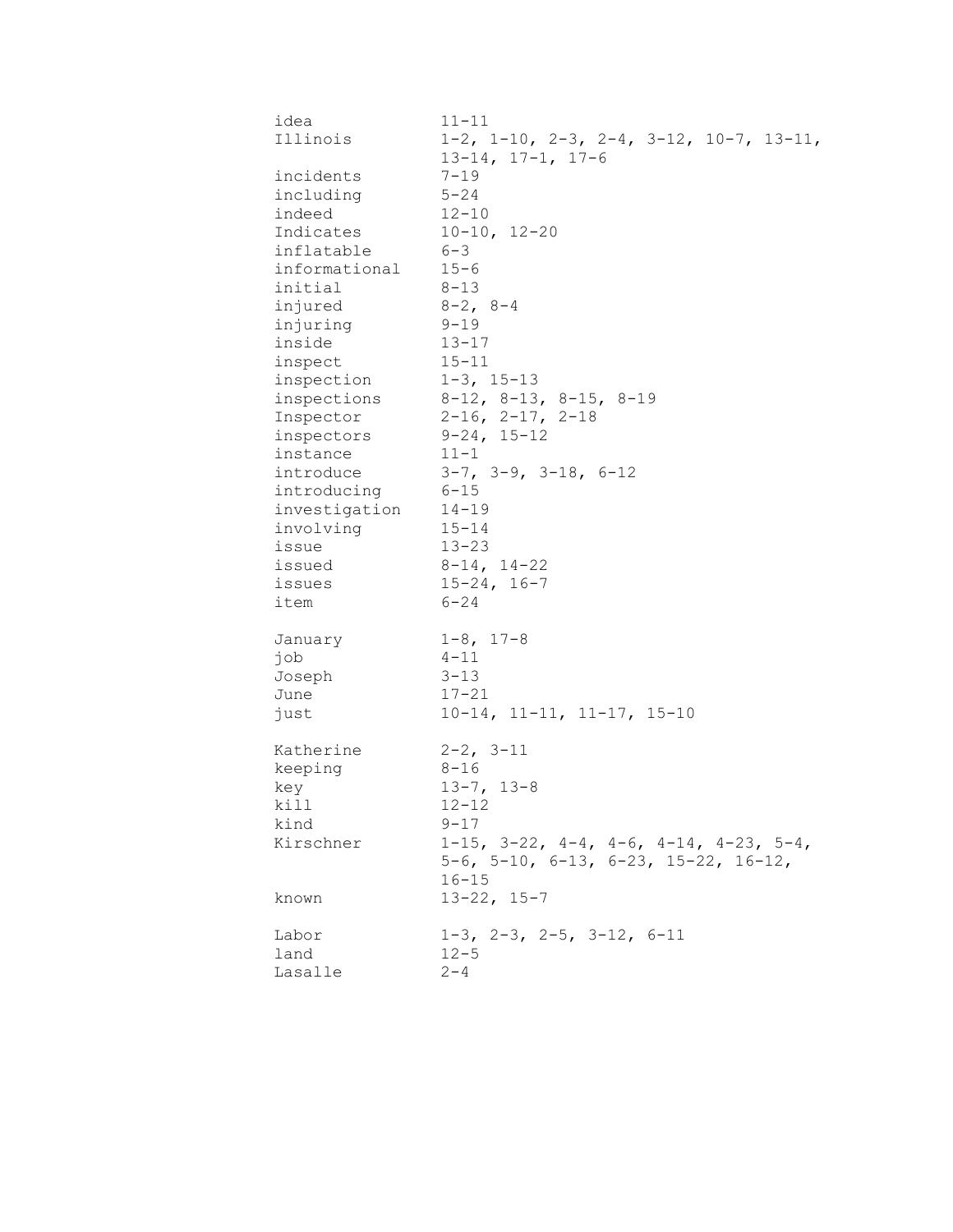| learned        | $11 - 3$                                                     |
|----------------|--------------------------------------------------------------|
| led            | $11 - 2$                                                     |
| left           | $3 - 17$                                                     |
| leg            | $8 - 8$                                                      |
| Legal          | $2 - 2$                                                      |
| Legislative    | $2 - 15$                                                     |
| let's          | $3-16$ , 7-5                                                 |
| lift           | $7 - 7, 9 - 2$                                               |
| lifts          | $9 - 1$                                                      |
| like           | $3-6$ , $4-3$ , $4-15$ , $4-20$ , $5-12$ , $9-2$ , $10-24$ , |
|                | $11-5$ , $12-6$ , $12-17$ , $12-23$ , $13-9$ , $13-15$ ,     |
|                | $16 - 5$                                                     |
| limited        | $6 - 9$                                                      |
| line           | $15 - 15$                                                    |
| little         | $8 - 19$                                                     |
| Log            | $14 - 17$                                                    |
| look           | $9 - 24, 15 - 12$                                            |
| lot            | $8-18, 8-19$                                                 |
|                |                                                              |
| made           | $13 - 22, 14 - 5$                                            |
| main           | $11 - 22$                                                    |
| make           | $9-7$ , $15-10$ , $16-7$                                     |
| managed        | $6 - 10$                                                     |
| manager        | $2 - 15$ , 5-18                                              |
| mandates       | $15 - 9$                                                     |
| manual         | $15 - 16, 15 - 17$                                           |
| manufacturer's | $11 - 24$                                                    |
| many           | $7 - 17$                                                     |
| Margaret       | $2 - 16, 6 - 19$                                             |
| mast           | $7-10$ , $7-11$ , $9-19$                                     |
| masts          | $7 - 11$                                                     |
| Matt           | $2-17, 6-20, 6-21$                                           |
| may            | $8 - 19$                                                     |
| maybe          | $10 - 7$                                                     |
| Mazzenga       | $1 - 18$ , $3 - 23$                                          |
| mean           | $12 - 22$                                                    |
| Meaning        | $13 - 9$                                                     |
| means          | $9-10, 15-10$                                                |
| mechanical     | $7 - 23$                                                     |
| mechanism      | $15 - 2$                                                     |
| Meek           | $2 - 15, 6 - 19$                                             |
| meeting        | $1-5$ , $3-4$ , $5-11$ , $6-6$ , $6-7$ , $9-11$ , $16-15$    |
| meetings       | $15 - 23$                                                    |
| member         | $4 - 12$                                                     |
| members        | $1-19, 3-17$                                                 |
| Michael        | $2 - 3$                                                      |
| minutes        | $5 - 14$                                                     |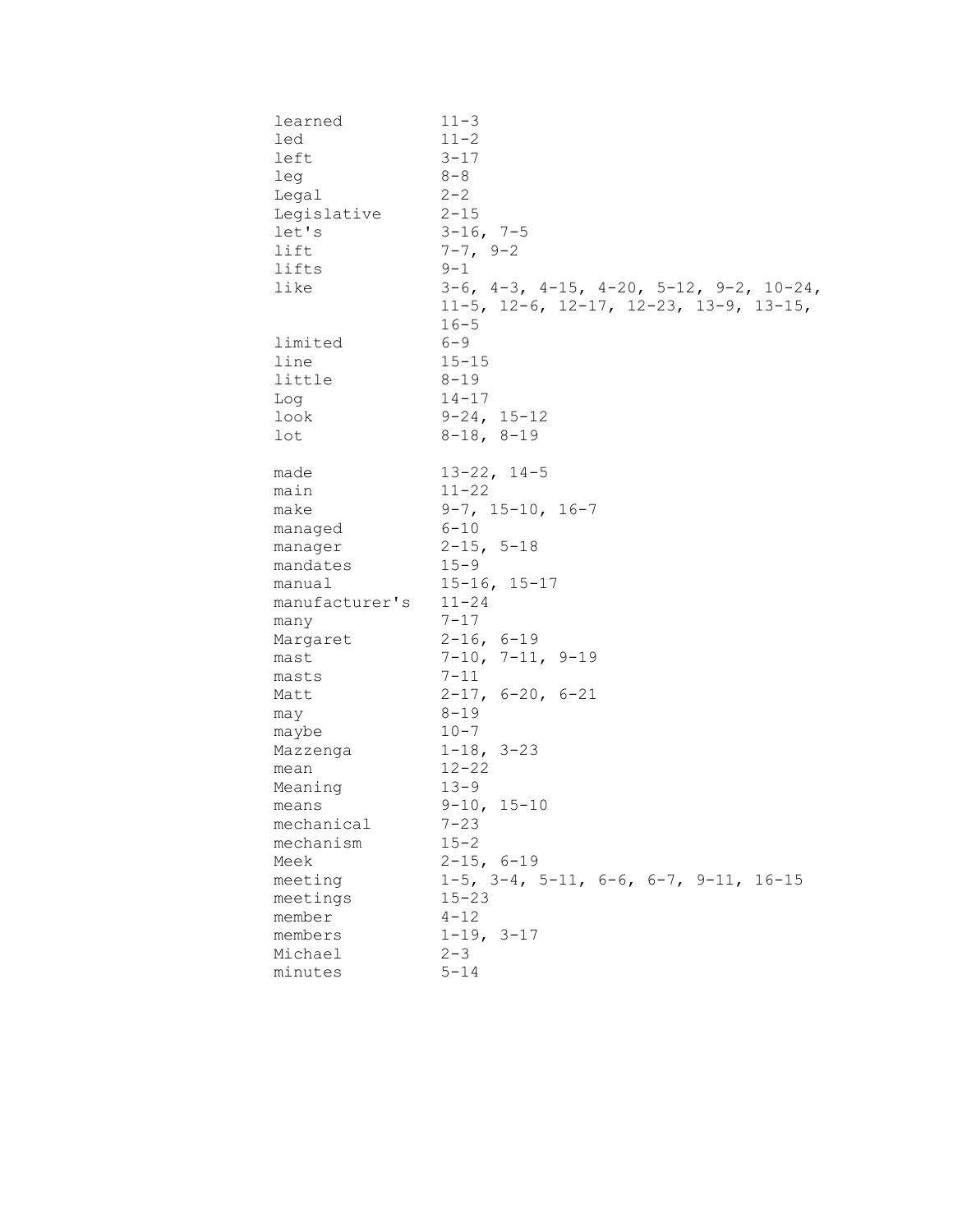miss 7-3 modified 15-15 more 6-2, 10-8, 12-18, 12-22, 13-2 morning 5-11, 9-7 morning's 6-7 Moser 15-7 mother 8-7 Moving 6-8 much 6-23, 8-16 name 6-17, 12-3 nays 5-4, 5-6 Ndt 7-7, 7-12, 9-20 necessarily 3-8 needs 11-9, 11-22, 11-23, 11-24 net 1-22 new 4-13, 5-24 news 10-3 next 5-10, 6-24, 8-20 nice 8-21, 10-18 nine 7-17 Nods 12-16, 14-16 nominate 4-3, 4-20 nomination 4-6 nominations 4-2 Non-destructive 5-20 none 16-12 None-destructive 7-5 North 2-4 Notary 17-5, 17-17 notes 17-10 nutshell 12-12 objections 4-8 obviously 3-4, 8-17, 12-11, 15-11 off 7-11, 9-19, 10-2, 15-1 officer 4-18 officership 4-16 old 5-16 omit 6-10 one 3-4, 4-14, 6-2, 7-8, 7-11, 7-14, 7-18, 8-6, 9-9, 9-12, 9-15, 9-16, 9-17, 9-22, 10-3, 13-7, 14-21, 15-22 open 11-21, 11-23, 12-8, 13-8, 13-9, 13-15, 14-10, 16-1 opening 13-6 operate 6-2, 11-1, 12-10, 13-11, 13-14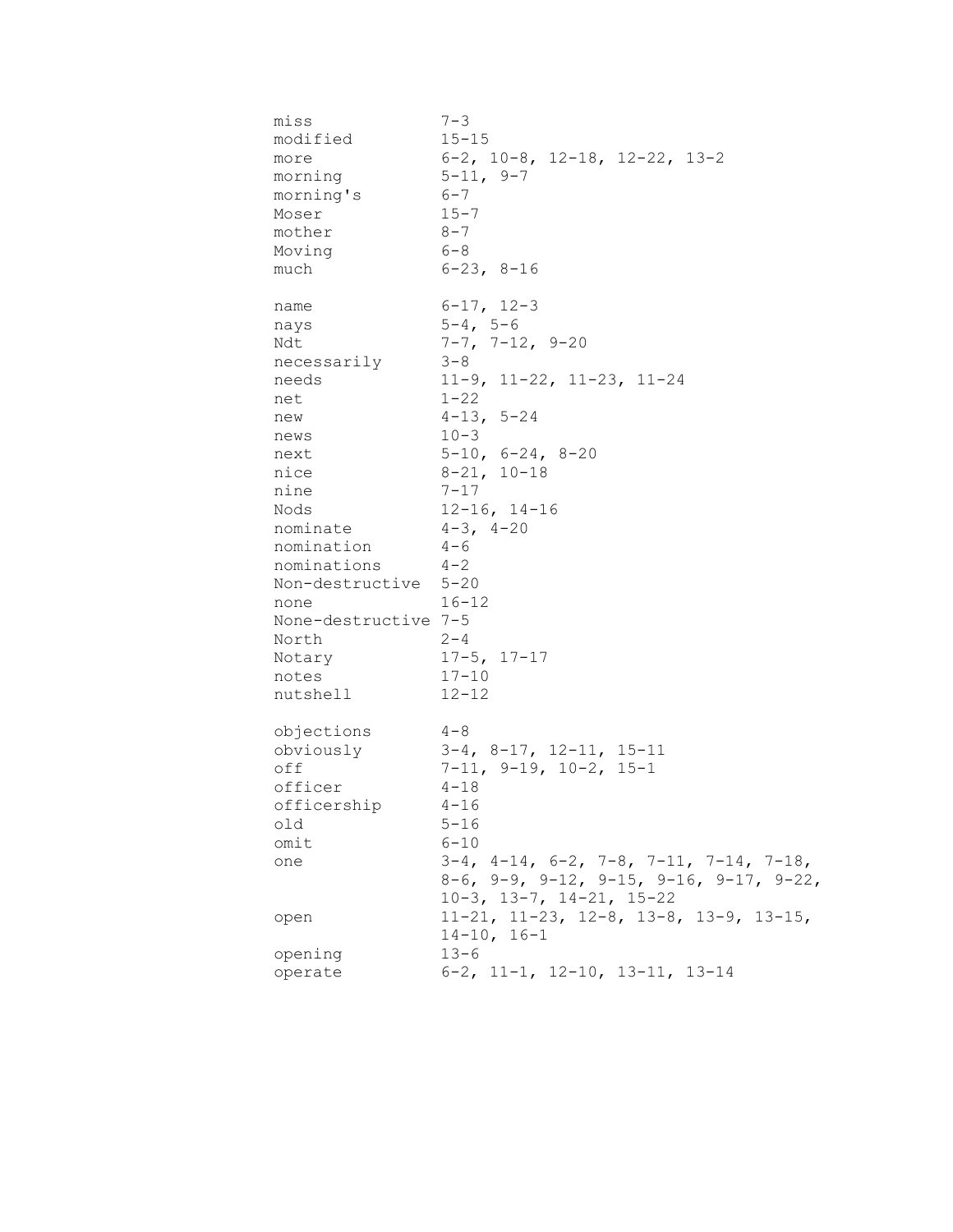| operating<br>operation<br>operational<br>operators<br>opportunity<br>option<br>order<br>orders<br>our<br>outlawing<br>Outreach<br>outside<br>over<br>own                                                                                                                                                     | $14 - 21$<br>$10 - 24$<br>$6-8$ , $7-1$ , $7-2$ , $10-17$<br>$7 - 8$ , 10-16<br>$6 - 4$ , 16-3<br>$7 - 15$<br>$5 - 10$<br>$8 - 14$<br>$4-13$ , $6-5$ , $8-11$ , $9-5$ , $11-3$<br>$10 - 15$<br>$5 - 19$<br>$8 - 3$ , 13-19<br>$3-17$ , $4-13$ , $4-24$ , $8-4$ , $15-21$<br>$9 - 9$ , $15 - 15$                                                                                                                                                                   |
|--------------------------------------------------------------------------------------------------------------------------------------------------------------------------------------------------------------------------------------------------------------------------------------------------------------|-------------------------------------------------------------------------------------------------------------------------------------------------------------------------------------------------------------------------------------------------------------------------------------------------------------------------------------------------------------------------------------------------------------------------------------------------------------------|
| owner<br>owners<br>oxygen                                                                                                                                                                                                                                                                                    | $1 - 21, 6 - 2$<br>$15 - 4, 15 - 16$<br>$12 - 23$ , $13 - 2$                                                                                                                                                                                                                                                                                                                                                                                                      |
| paper<br>Parkway<br>participate<br>pass<br>past<br>patron<br>Patty<br>people<br>percent<br>performed<br>person<br>personal<br>phenomenonal<br>Photon<br>phrase<br>phrases<br>pieces<br>piles<br>Planned<br>Plaza<br>please<br>point<br>points<br>policy<br>positions<br>posted<br>Present<br>Press<br>pretty | $7 - 3$<br>$1 - 9$<br>$3 - 5$<br>$15 - 12$<br>$4 - 16$<br>$7 - 20, 9 - 19$<br>$1-16$ , $3-21$ , $4-20$ , $10-11$<br>$7-9$ , $9-3$ , $12-13$ , $16-7$<br>$8 - 20$<br>$8 - 12$<br>$8-2$ , $8-4$ , $13-17$<br>$13 - 24$<br>$4 - 24$<br>$9 - 23$<br>$13 - 7$<br>$13 - 8$<br>$7 - 13$<br>$7 - 2$ , $7 - 3$<br>$5 - 19$<br>$1 - 9$<br>$13 - 1, 16 - 9$<br>$11 - 17$<br>$15 - 13$<br>$13 - 24$<br>$4 - 18$<br>$9 - 5, 9 - 8$<br>$1 - 14, 2 - 14$<br>$5 - 20$<br>$8 - 16$ |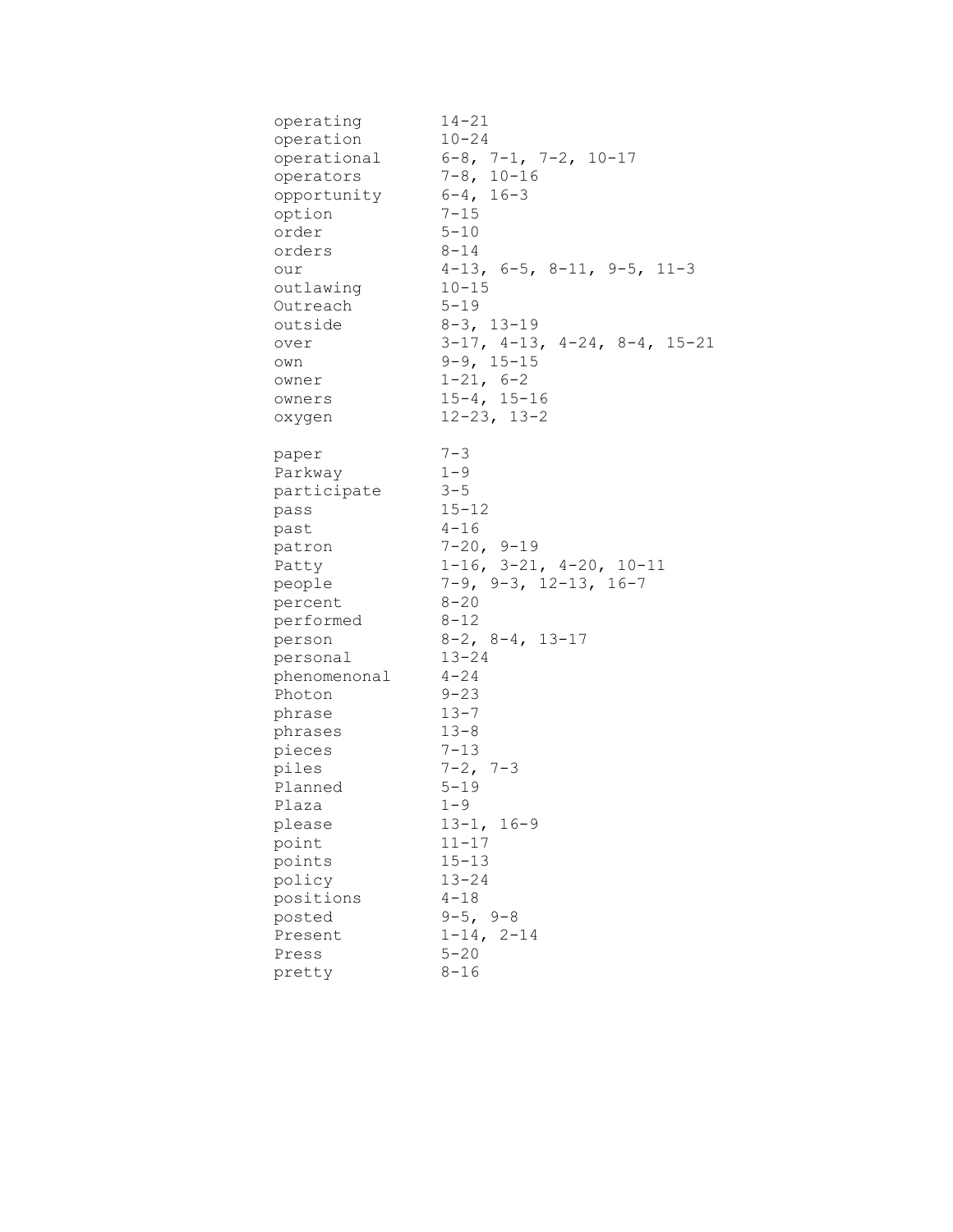| preventing         | $15 - 4$                                                   |
|--------------------|------------------------------------------------------------|
| previous           | $7 - 14, 8 - 17$                                           |
| procedures         | $10 - 16, 10 - 18$                                         |
| proceed            | $3 - 17$                                                   |
| proceedings        | $16 - 17, 17 - 7$                                          |
| process            | $16 - 5$                                                   |
| Product            | $11 - 19, 14 - 1$                                          |
| Products           | $10 - 4$                                                   |
| provides           | $4 - 17$                                                   |
| public             | $1-5$ , $3-4$ , $16-4$ , $17-5$ , $17-17$                  |
| pulled             | $15 - 1$                                                   |
| pulley             | $14 - 23, 15 - 8$                                          |
| purpose            | $16 - 3$                                                   |
| put                | $10-5$ , $15-2$ , $16-7$                                   |
| question           | $10 - 11, 14 - 6$                                          |
| questions          | $8-9$ , $10-8$ , $12-18$ , $15-19$                         |
| quite              | $8 - 23$                                                   |
| raise              | $16 - 9$                                                   |
| Rathbun            | $2-15$ , 5-18, 6-14, 6-17, 7-2, 8-11, 10-11,               |
|                    | $10-21$ , $11-13$ , $11-16$ , $12-17$ , $12-21$ , $13-1$ , |
|                    | $13-4$ , $13-7$ , $13-13$ , $14-8$ , $14-11$ , $14-15$ ,   |
|                    | $14-17, 15-21$                                             |
| really             | $6-10$ , $6-11$ , $10-14$ , $16-3$                         |
| reasons            | $15 - 22$                                                  |
| recognized         | $16 - 10$                                                  |
| recommend          | $11 - 2$                                                   |
| recommended        | $10 - 6$                                                   |
| recurring          | $15 - 3$                                                   |
| regard             | $9 - 4$                                                    |
| regarding          | $8-9$ , $8-11$ , $15-6$                                    |
| related            | $9 - 1$                                                    |
| relates            | $9 - 19$                                                   |
| release            | $5 - 20$ , $11 - 20$                                       |
| remove             | $7 - 14$                                                   |
| report             | $5-18$ , $5-22$ , $7-16$ , $15-18$                         |
| reported           | $17 - 7$                                                   |
| Reporter           | $17 - 5$ , $17 - 17$<br>$6 - 1$                            |
| Request<br>require | $11 - 6$                                                   |
| required           | $9 - 20$                                                   |
| requirement        | $7-11, 7-12$                                               |
| requirements       | $7-7, 11-8$                                                |
| respect            | $5 - 11$                                                   |
| response           | $5-5$ , $8-10$ , $15-20$ , $16-11$ , $16-14$               |
| rest               | $6 - 15$                                                   |
|                    |                                                            |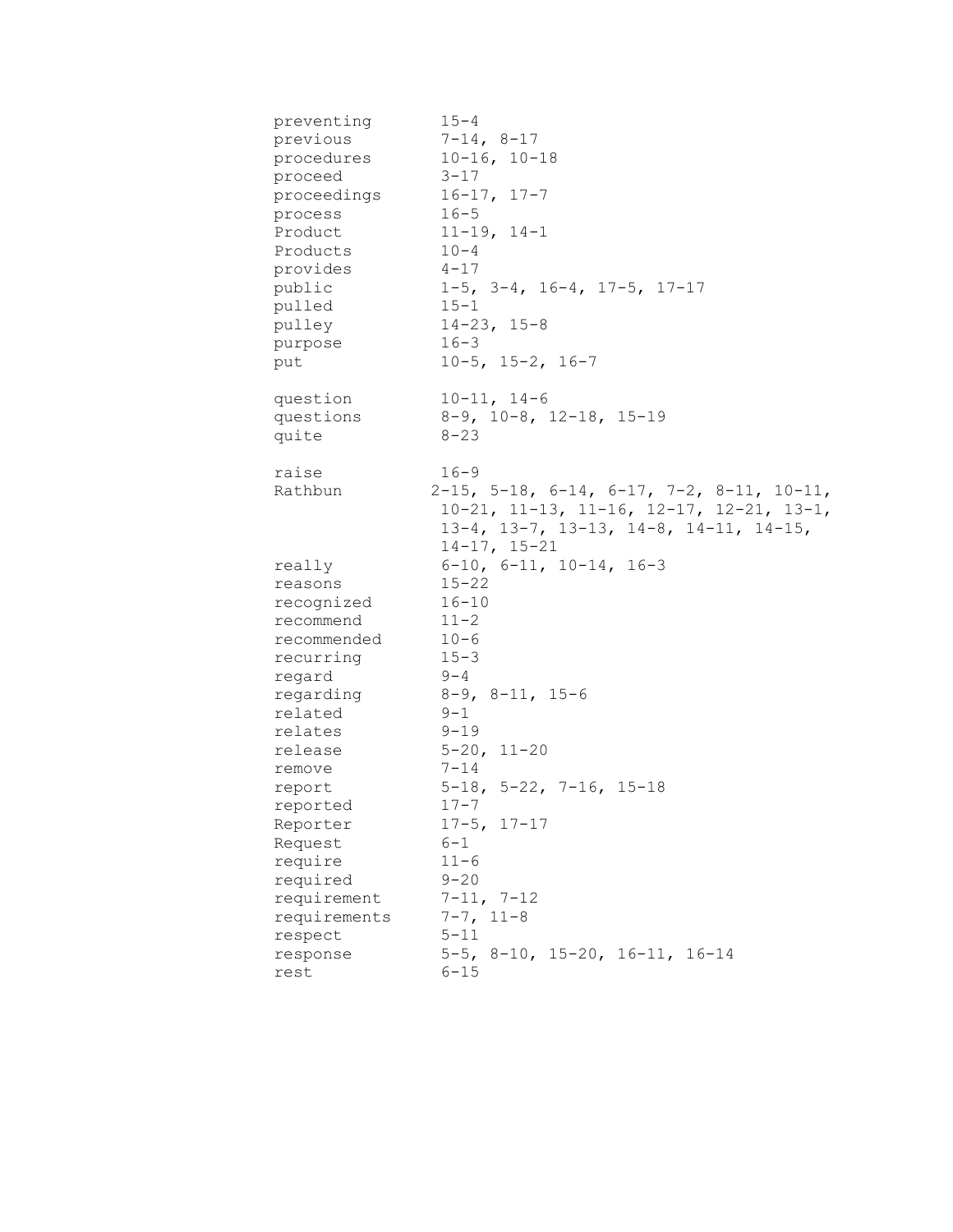| Reverchon          | $14 - 17$                                           |
|--------------------|-----------------------------------------------------|
| review             | $12 - 15$ , $14 - 20$                               |
| Revolution         | $9 - 16$                                            |
| ride               | $1-3$ , $3-3$ , $8-5$ , $8-7$ , $15-7$ , $15-9$     |
| rides              | $9 - 10, 9 - 14$                                    |
| right              | $4-5$ , $10-21$ , $11-10$                           |
| riser              | $7 - 21$                                            |
| rock               | $9 - 24, 10 - 2$                                    |
| Roger              | 12-20, 12-22, 13-2, 13-5, 13-12, 14-7,              |
|                    | $14-9, 14-14$                                       |
| Rohman             | $2 - 17$                                            |
| Roman              | $6 - 21$                                            |
| round              | $13 - 18$                                           |
| Royer              | $2 - 16, 6 - 19$                                    |
| rules              | $6 - 1$ , $10 - 24$                                 |
| ruling             | $11 - 5$                                            |
|                    |                                                     |
| safe               | $14 - 3$                                            |
| safety             | $3-3$ , $5-23$ , $8-23$ , $10-4$ , $11-19$ , $14-1$ |
| said               | $9-2$ , $12-12$ , $12-17$ , $15-18$                 |
| Sangamon           | $17 - 2, 17 - 6$                                    |
| Sara               | $2 - 15$ , 6-19                                     |
|                    | $12-6, 13-1$                                        |
| say                | $11 - 11$                                           |
| saying             | $15 - 1$                                            |
| scalp<br>scheduled | $1 - 10$                                            |
|                    |                                                     |
| scheduling         | $6 - 5$                                             |
| scuba              | $12 - 23$ , $13 - 3$                                |
| Sea                | $7-10, 9-18$                                        |
| seal               | $17 - 11$                                           |
| sealed             | $13 - 13$                                           |
| Section            | $5 - 24$                                            |
| see                | $11 - 5$ , $13 - 23$                                |
| seems              | $14 - 23$ , $15 - 3$                                |
| seen               | $7 - 7$                                             |
| sent               | $9 - 6$                                             |
| separated          | $7 - 21$                                            |
| serve              | $5 - 2$                                             |
| shorthand          | $17-5$ , $17-7$ , $17-10$ , $17-17$                 |
| Since              | $3 - 8$                                             |
| site               | $9 - 5$                                             |
| sitting            | $3-7$ , $3-12$ , $4-12$                             |
| ski                | $7-7, 9-1, 9-2$                                     |
| slid               | $7 - 24$                                            |
| slip               | $8 - 1$                                             |
| Smith              | $1-17$ , $1-20$ , $1-21$ , $3-20$ , $17-4$          |
| snapped            | $7 - 11$                                            |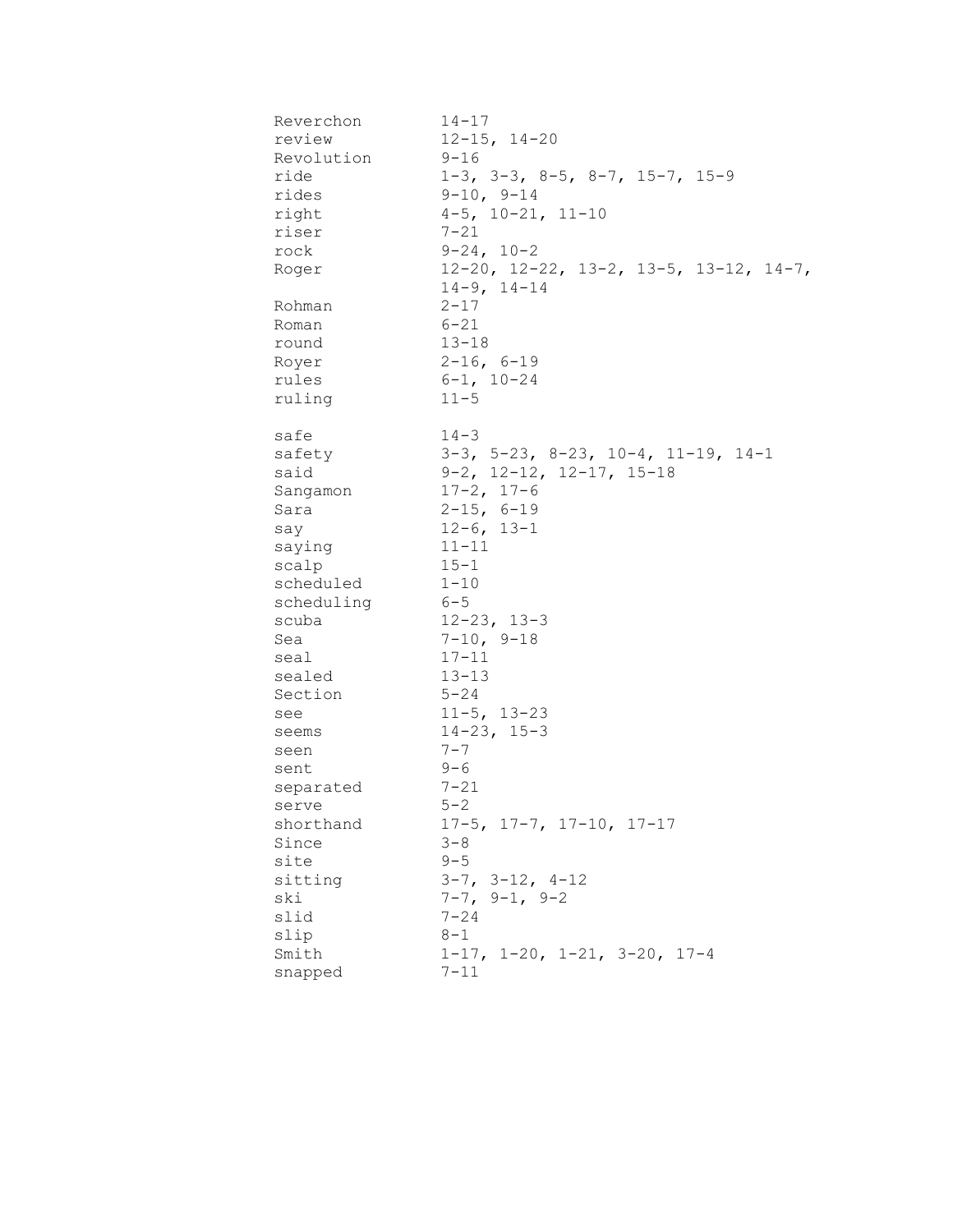| snapping       | $9 - 19$                                                       |
|----------------|----------------------------------------------------------------|
| something      | $4 - 15$ , $6 - 10$                                            |
| somewhere      | $14 - 24$                                                      |
| sorry          | $6 - 9, 6 - 20$                                                |
| south          | $1 - 9, 8 - 18$                                                |
| Sparks         | $1-18$ , $3-19$ , $4-9$                                        |
| specific       | $9 - 14$                                                       |
| specifications | $12 - 1$                                                       |
| spokes         | $13 - 16$                                                      |
| spring         | $5-19$ , $14-9$ , $15-7$                                       |
| Springfield    | $1 - 10$                                                       |
| Ss             | $17 - 1$                                                       |
| staff          | $6 - 12$ , $6 - 15$                                            |
| stair          | $7 - 21$                                                       |
| stairs         | $8 - 1$                                                        |
| Star           | $9 - 21$                                                       |
| start          | $3-9$ , $3-16$ , $7-5$                                         |
| started        | $3 - 2$                                                        |
| state          | $1-2$ , $9-17$ , $9-22$ , $10-7$ , $11-7$ , $14-21$ , $17-1$ , |
|                | $17 - 6$                                                       |
| Statistics     | $5 - 21, 8 - 12$                                               |
| statute        | $4 - 17$                                                       |
| stayed         | $9 - 3$                                                        |
| stead          | $3 - 13$                                                       |
| stick          | $15 - 16$                                                      |
| still          | $4 - 12, 14 - 19$                                              |
| stop           | $8 - 14$                                                       |
| Street         | $2 - 4$                                                        |
| subsequent     | $11 - 18$                                                      |
| such           | $14 - 2$                                                       |
| Suite          | $2 - 4$                                                        |
| Sullivan       | $1-16$ , $3-21$ , $4-3$ , $4-21$ , $4-22$ , $5-2$ , $5-9$ ,    |
|                | $10-10$ , $10-12$ , $10-22$ , $11-14$ , $12-16$ , $14-16$      |
| summer         | $6 - 6$                                                        |
| suppose        | $3 - 16$                                                       |
| supposed       | $10 - 16$ , $15 - 17$                                          |
| sure           | $9 - 7, 15 - 10$                                               |
| Swyear         | $12-20$ , $12-22$ , $13-2$ , $13-5$ , $13-12$ , $14-7$ ,       |
|                | $14-9, 14-14$                                                  |
| Szerletich     | $2 - 17, 6 - 19$                                               |
|                |                                                                |
| take           | $6-15$ , $10-2$ , $12-13$ , $14-2$                             |
| taken          | $17 - 10$                                                      |
| talk           | $12 - 17$                                                      |
| talked         | $9 - 2$ , $12 - 24$                                            |
| tangled        | $8 - 8$                                                        |
| tank           | $12 - 23, 13 - 3$                                              |
|                |                                                                |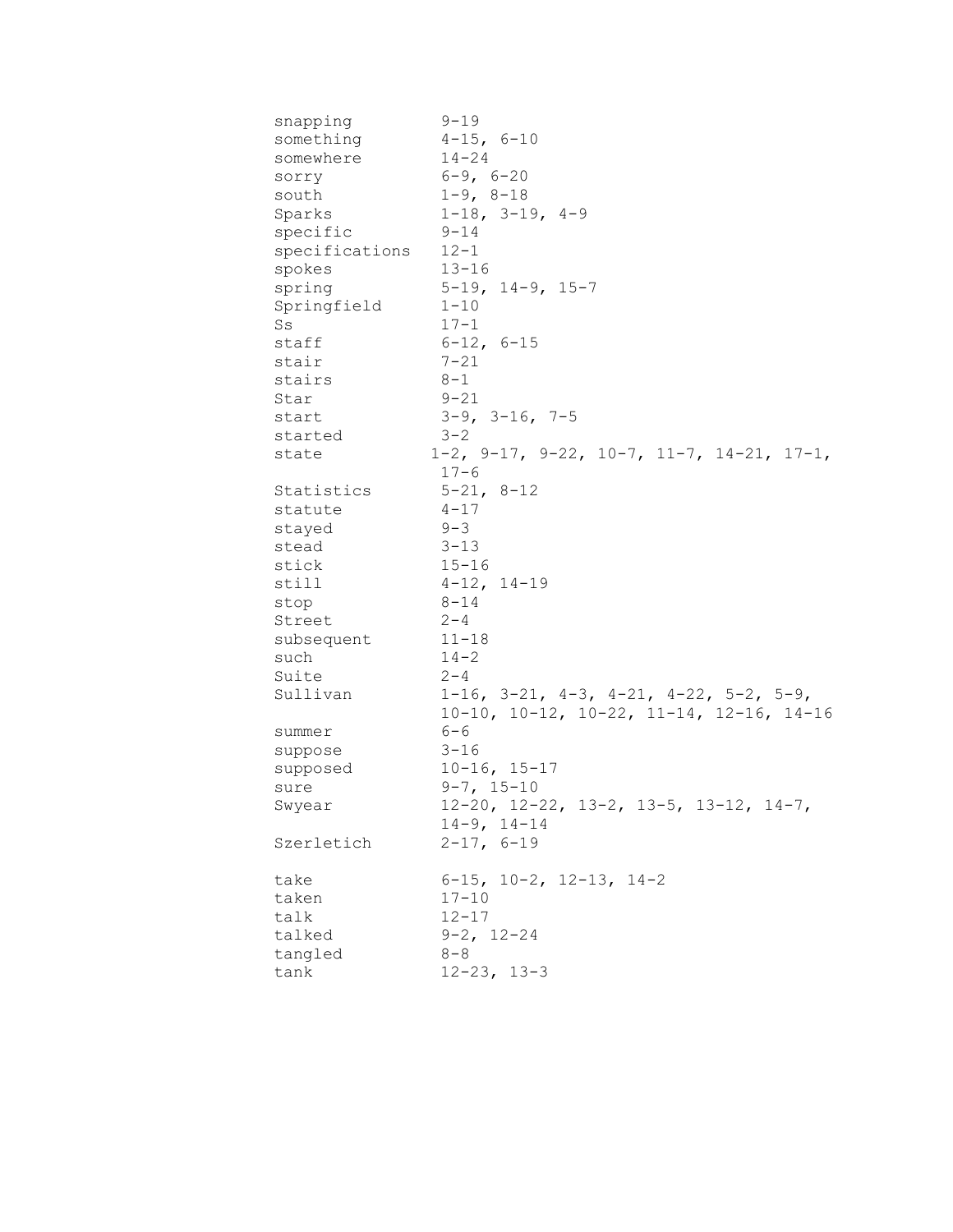| teacup-type   | $8 - 7$                                                                                                        |
|---------------|----------------------------------------------------------------------------------------------------------------|
| telling       | $9 - 7$                                                                                                        |
| terms         | $4 - 19$                                                                                                       |
| terrific      | $6 - 13$                                                                                                       |
| Test          | $5 - 20$                                                                                                       |
| Testing       | $7 - 5$                                                                                                        |
| Thank         | $5-9$ , $6-23$ , $16-15$                                                                                       |
| theme         | $15 - 3$                                                                                                       |
| themselves    | $3-7$ , $3-9$ , $6-12$                                                                                         |
| they've       | $10 - 24$                                                                                                      |
| think         | $3-1$ , $4-18$ , $4-23$ , $4-24$ , $6-10$ , $8-24$ , $9-13$ ,<br>$9-17$ , $10-13$ , $10-22$ , $11-1$ , $11-10$ |
| thought       | $9 - 5$                                                                                                        |
| time          | $6-3$ , 12-11, 12-14, 14-11, 14-19                                                                             |
| today         | $3 - 14$                                                                                                       |
| together      | $7 - 13$                                                                                                       |
| told          | $14 - 9$                                                                                                       |
| tomorrow      | $3-15$ , $5-11$ , $5-13$ , $5-15$ , $6-7$ , $9-12$ , $10-8$ ,                                                  |
|               | $10-14$ , $11-15$ , $12-18$ , $16-1$                                                                           |
| tonight       | $10-9$ , $12-18$ , $12-19$ , $16-3$                                                                            |
| took          | $12 - 8$                                                                                                       |
| top           | $15 - 7, 15 - 8$                                                                                               |
| total         | $7 - 17$                                                                                                       |
| toward        | $14 - 3$                                                                                                       |
| training      | $5-20$ , $8-18$ , $10-17$ , $11-8$                                                                             |
|               | $17 - 9$                                                                                                       |
| translation   |                                                                                                                |
| tread         | $7 - 21$<br>$17 - 9$                                                                                           |
| true          |                                                                                                                |
| tube          | $13 - 18$                                                                                                      |
| turn          | $4 - 12$ , $15 - 21$                                                                                           |
| two           | $7-13, 7-19$                                                                                                   |
| under         | $14 - 20, 17 - 11$                                                                                             |
| understanding | $3 - 14$                                                                                                       |
| unit          | $13 - 13$                                                                                                      |
| Unless        | $7 - 14$                                                                                                       |
| unsafe        | $14 - 1$                                                                                                       |
| until         | $12 - 14, 14 - 12$                                                                                             |
| update        | $5-20$ , $5-21$ , $5-22$ , $6-8$ , $7-1$ , $7-2$                                                               |
| upon          | $11 - 18$                                                                                                      |
| usage         | $12 - 10$                                                                                                      |
| used          | $10-6$ , $12-5$ , $13-10$                                                                                      |
| various       | $7 - 3$                                                                                                        |
| very          | $3 - 24, 6 - 23$                                                                                               |
| vice          | $1-16$ , $4-19$ , $4-21$                                                                                       |
| voice         | $16 - 5$                                                                                                       |